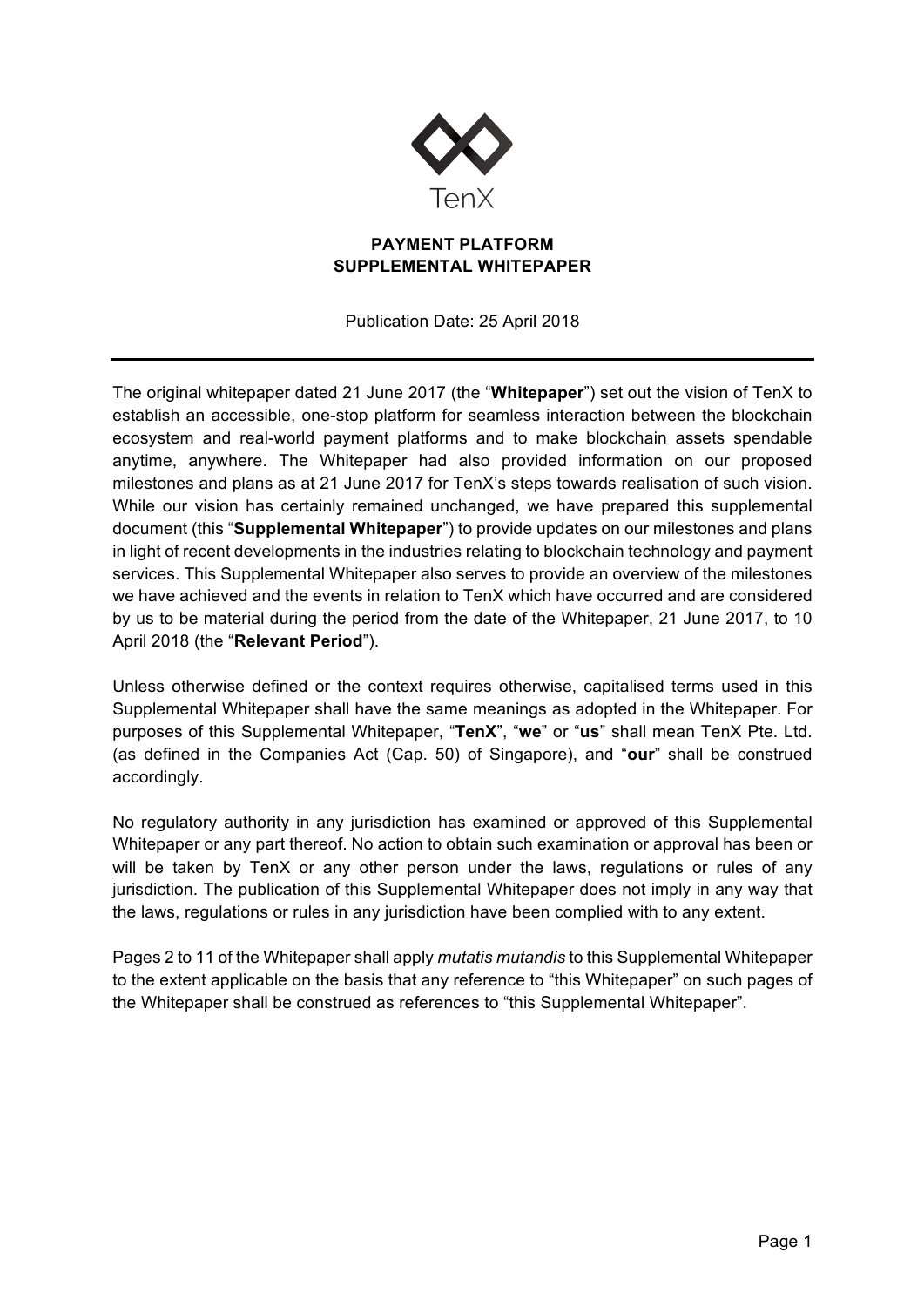To the extent that there is any inconsistency between:

- (a) any statement in this Supplemental Whitepaper (the "**Supplemental Statements**");
- (b) any statement in the Whitepaper;
- (c) any other statement made by TenX prior to the date hereof; and
- (d) the terms and conditions governing the TenX Initial Token Sale,

the Supplemental Statements shall prevail.

To the best of knowledge of TenX, save as disclosed in this Supplemental Whitepaper, there has been no significant new factor or inaccurate information included in the Whitepaper since the date of publication of the Whitepaper.

Save for authorised representatives of TenX, no person has been authorised by TenX to provide any information to make any representation which is not consistent with the Whitepaper, this Supplemental Whitepaper, any information provided by TenX to the public or such other information in the public domain. Any such information provided or such representation made by any person other than an authorised representative of TenX should not be relied upon as having been authorised by TenX.

The publication of the Whitepaper and/or this Supplemental Whitepaper at any time does not imply that there has been no change in the affairs of TenX since the date hereof, or that the information contained in either the Whitepaper or this Supplemental Whitepaper is correct as at any time subsequent to each of their respective dates.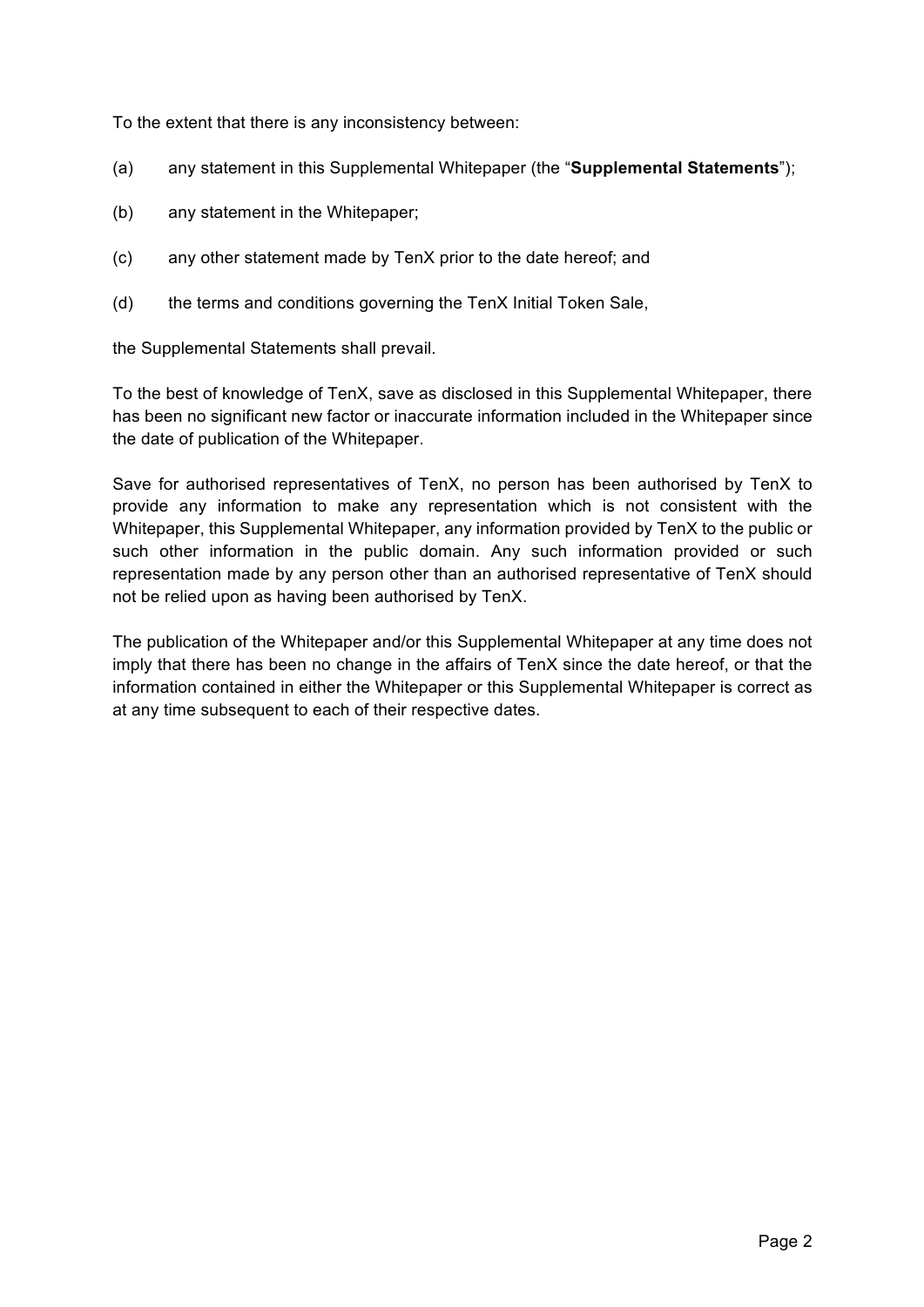## **1. Purpose**

- 1.1 The purpose of this Supplemental Whitepaper is to provide information to the community on:
	- (a) the milestones which we have achieved during the Relevant Period;
	- (b) the events in relation to TenX which have occurred and are considered by us to be material during the Relevant Period; and
	- (c) our current and updated milestones and plans.
- 1.2 Such information is provided in respect of, amongst others:
	- (a) the development of the COMIT protocol and network;
	- (b) updates on the TenX wallet and card;
	- (c) the engagement of service providers and risk assessment;
	- (d) the cessation of our previous card programme;
	- (e) our application for licence to operate as an e-money institution;
	- (f) our proposed feature to allow for direct purchases of blockchain assets through the TenX wallet; and
	- (g) the revised features of the PAY token and rights of token holders.

# **2. Development of COMIT Protocol and Network**

- 2.1 As an integral step towards the establishment of an accessible, one-stop platform for interconnected blockchains and the use of all blockchain assets by the masses in realworld payments, TenX is currently undertaking intensive research in the development of the cryptographically-secure off-chain multi-asset instant transaction protocol and network (the "**COMIT Protocol**"), as referred to in the Whitepaper.
- 2.2 For purposes of undertaking such research and development, we have incorporated a new company, CoBloX Pty Ltd ("**CoBloX**"), in Australia on 2 March 2018, with the name of such company drawing references to the COMIT Protocol, blockchain technology and TenX. CoBlox is intended to be a related corporation (as defined in Companies Act (Cap. 50) of Singapore) of TenX and currently has two (2) researchers and developers.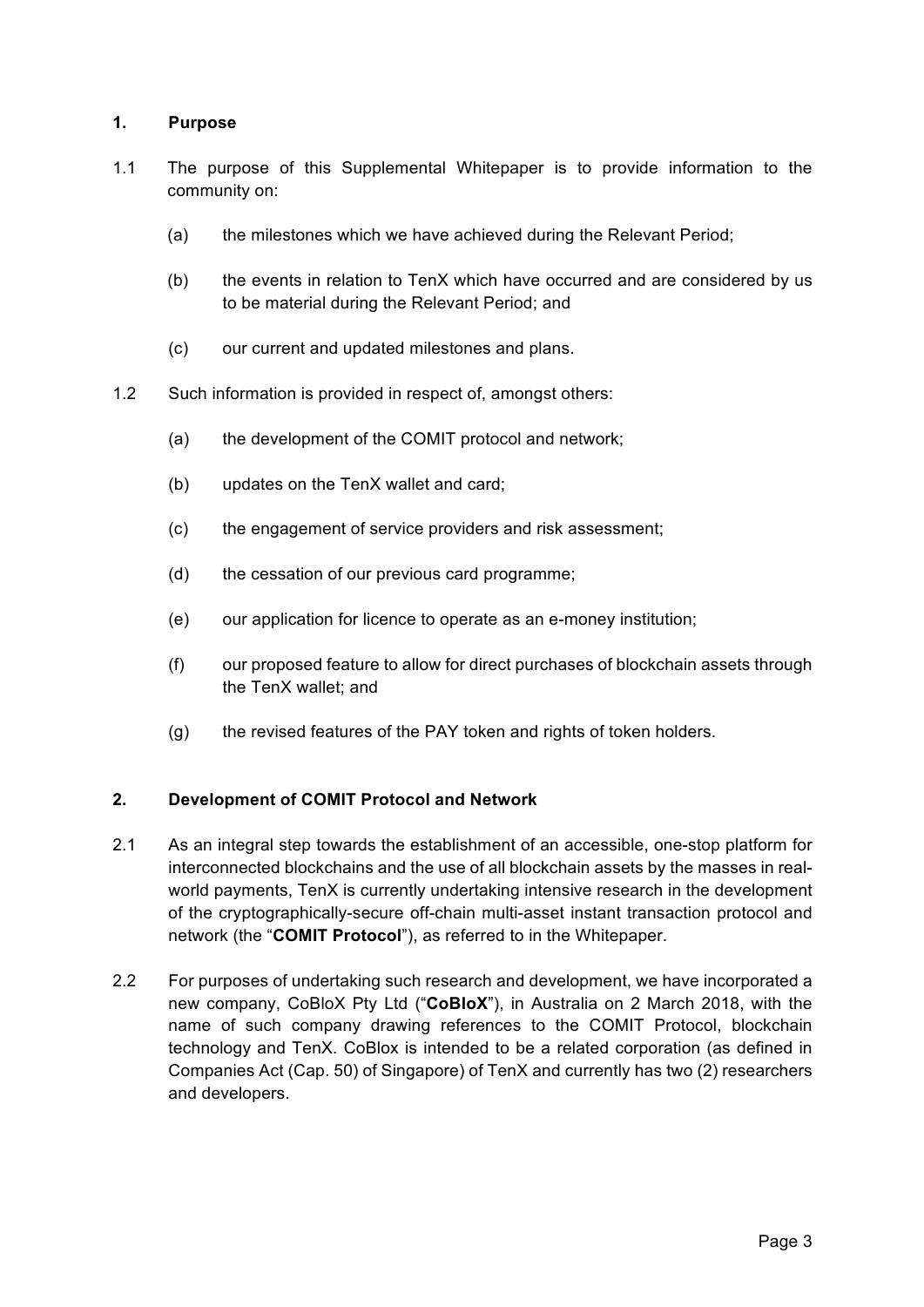- 2.3 It is envisaged that CoBloX will, in the foreseeable future, further provide a potential point of entry for TenX's products and services into the Australian market. Australia was selected as the country of CoBloX's incorporation as it is well recognised for the development of novel technologies including those in relation to blockchain technology and research on its potential real-world applications.
- 2.4 We will provide further updates in relation to the COMIT Protocol to the community upon any significant progress being made by CoBloX. For further information on the proposed COMIT Protocol, please refer to the whitepaper in relation to the COMIT Protocol accessible at: http://www.comit.network/doc/COMIT white paper v1.0.2.pdf.

# **3. TenX Wallet and Card**

## *TenX Wallet<sup>1</sup>*

- 3.1 Serving as an important starting point for making blockchain assets spendable anytime, aywhere with the TenX Card (as defined and explained in Paragraphs 3.6 to 3.9 below), TenX's blockchain asset wallet (the "**TenX Wallet**") allows users to hold blockchain assets (the "**Supported Assets**") therewith and execute TenX Wallet Transactions (as defined below). The highly intuitive and user-friendly mobile application for accessing the TenX Wallet offers a seamless user experience. Following the release of the iOS version on 30 October 2017, both Android and iOS versions of the mobile application are now available for download in all countries and regions except seventeen (17) countries.
- 3.2 The registration process for new users is quick, smooth and simple through the mobile applications upon completion of download thereof. Upon successful registration, users can deposit Supported Assets to their TenX Wallet address. With a view towards maintaining high standards of security for users, the private key to each TenX Wallet address is secured through both hot and cold storage solutions of TenX, and other solutions are also being continuously explored. It is contemplated that upon completion of integration of the TenX Wallet with the COMIT Protocol, users will be able to hold their own private keys.
- 3.3 In addition to Bitcoin ("**BTC**") as a Supported Asset, the TenX Wallet had, on 26 December 2017 and 5 April 2018, commenced its support for Ether ("**ETH**") and Litecoin ("**LTC**") respectively. The current Supported Assets hence comprise BTC, ETH and LTC. Going forward, we intend to provide additional support for ERC20 tokens (such as the PAY token) and other digital assets (such as Ripple). We will provide further updates in relation to our support of additional ERC20 or other tokens to the community as soon as they are available.

 $1$  Any registration for, and holding of and use of, a TenX Wallet account shall be subiect to the applicable terms and conditions in respect thereof.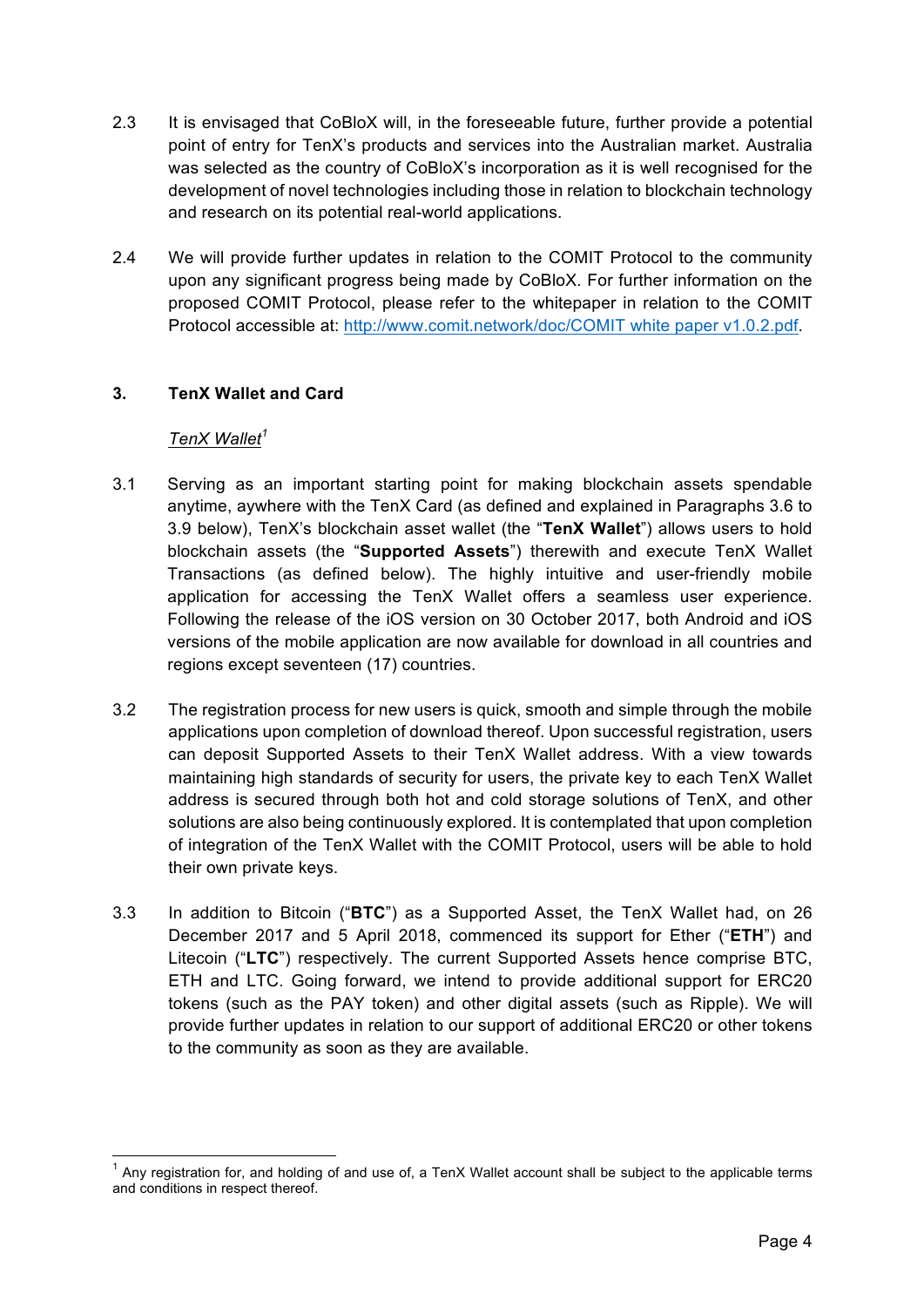- 3.4 For the mobile application for accessing the TenX Wallet, the updated version 3.5.0 for both Android and iOS was made available for download on 5 April 2018. Such updated version of the mobile applications provided for several bug fixes and enhanced security. Continuous software and product design, development and testing are undertaken by TenX to provide regular updates to the mobile application with the objective of offering nothing but the best-in-class user experience.
- 3.5 The mobile applications for accessing the TenX Wallet currently have more than 170,000 registered users as of 24 April 2018.

For purposes of this Supplemental Whitepaper:

- (1) "**Available Balance**" means, in relation to a particular time:
	- (i) the value (in the relevant fiat currency) of the Supported Assets held by a user of the TenX Wallet through his TenX Wallet account at such time; or
	- (ii) the respective amounts of Supported Assets held by a user of the TenX Wallet through his TenX Wallet account at such time,

subject to and in accordance with the applicable terms and conditions for use of the TenX Wallet and the TenX Card; and

(2) "**TenX Wallet Transaction**" means a transaction for the transfer of the Available Balance of the Supported Asset(s) held by a user of the TenX Wallet through his TenX Wallet account to and from address(s) associated with such TenX Wallet account on the relevant blockchain(s), subject to and in accordance with the applicable terms and conditions for use of the TenX Wallet.

# *TenX Card and Forthcoming Card Programme<sup>2</sup>*

- 3.6 In connection with the TenX Wallet, it is intended that a user who holds Supported Assets with the TenX Wallet may apply for a physical or virtual prepaid card (the "**TenX Card**") directly through the mobile application for accessing the TenX Wallet. The TenX Card is intended to provide users with ease of access to their Supported Assets held with the TenX Wallet for payment for TenX Card Transactions (as defined below), making payments using the Supported Assets as convenient as how local currency is used. Together with the TenX Wallet, the TenX Card will enable our users to spend the Supported Assets anytime, anywhere.
- 3.7 At the time of a TenX Card Transaction, a user would be able to select the Supported Asset with which he would like to make payment for such transaction and view the applicable exchange rate for such transaction through the mobile applications for accessing the TenX Wallet. Such features would offer users complete control over

 $2$  Anv application for, and possession and use of, a TenX Card shall be subject to the applicable terms and conditions in respect thereof.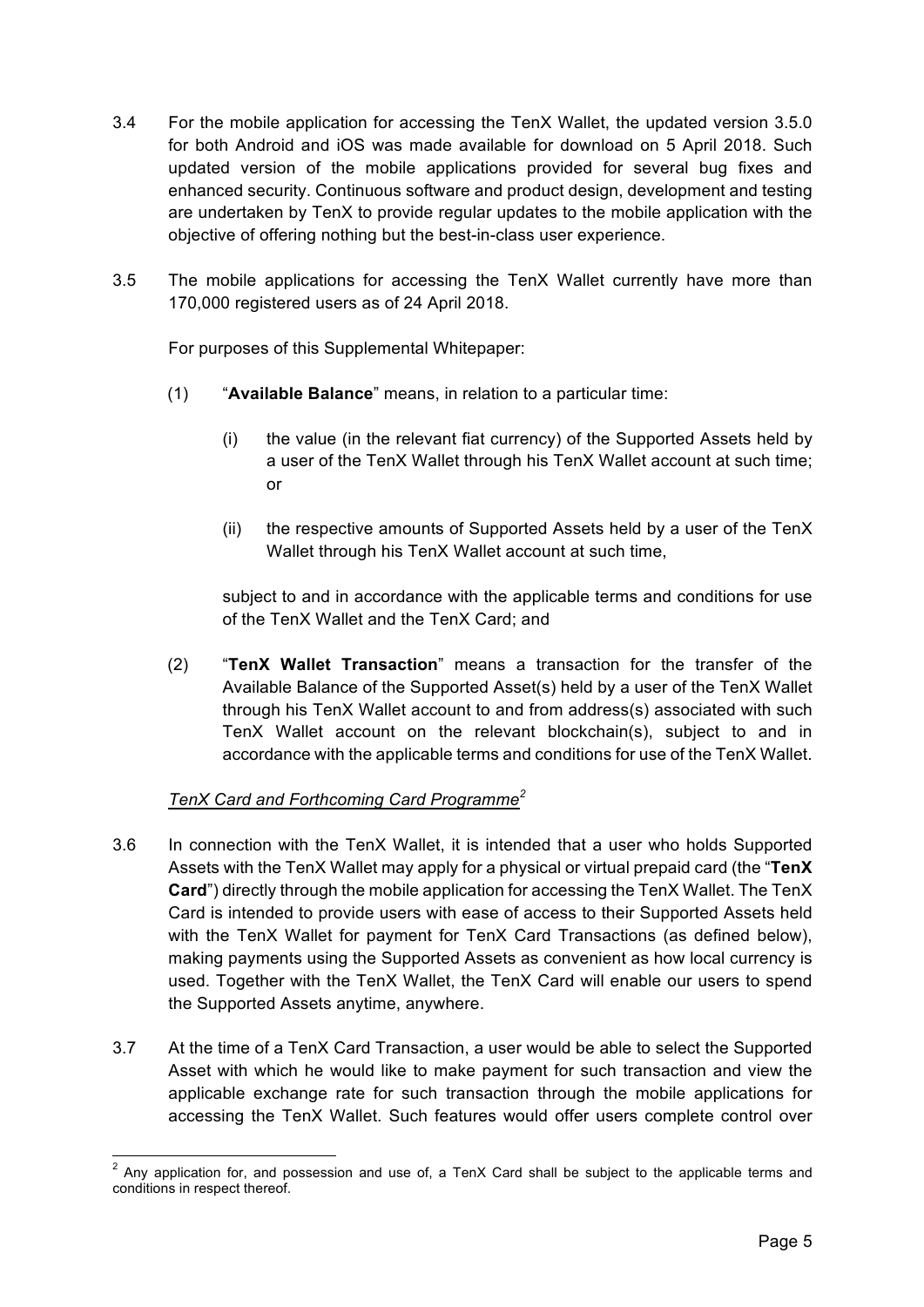their spending and payments with the TenX Card. For enhanced card security, users will be able to receive real-time notifications upon the completion of each TenX Card Transaction and lock or unlock his TenX Card at any time.

- 3.8 The targeted date of commencement of issue of the physical TenX Card to users pursuant to various card programmes in several jurisdictions (the "**Forthcoming Programmes**") will be announced as soon as we are able to do so, with such programmes being intended for the issue of payment cards which are targeted at users who are residing in selected countries and regions. For further information on the issue of the TenX Card pursuant to such programmes, please refer to the TenX website accessible at https://www.tenx.tech/travel.html.
- 3.9 We will provide further updates in relation to the Forthcoming Programmes to the community as soon as they are available.

For purposes of this Supplemental Whitepaper, "**TenX Card Transaction**" means any transaction:

- (i) for payment made or any amount charged for any goods, services and/or other benefits rendered by a merchant, through or from the use of the TenX Card or the TenX Card number appearing on the TenX Card itself or in any other manner, including but not limited to online, offline or mail, telephone or facsimile orders or reservations (as may be determined and communicated between a user and such merchant); or
- (ii) for a withdrawal (in the relevant fiat currency) of an amount of the Available Balance using the TenX Card from an automated teller machine which accepts the TenX Card for such withdrawal (in the relevant fiat currency) of amounts of such Available Balance for such withdrawal,

subject to and in accordance with the applicable terms and conditions for use of the TenX Card.

# **4. Engagement of Service Providers and Conduct of Risk Assessment**

- 4.1 Customer screening will be undertaken to assess risks posed by users of the TenX Wallet and the TenX Card. Both TenX Wallet Transactions and TenX Card Transactions will also be continuously monitored for risks thereof. Such risks include but are not limited to those in relation to money-laundering, terrorism financing, suspicious activities, potential fraud, attempted manipulative behavior or other unlawful activities, politically-exposed persons or other persons included in sanction lists.
- 4.2 Such customer screening and transaction monitoring will be carried out by TenX with the assistance of service providers who are well-recognised in the financial and payment services industry. These service providers use reliable, independent sources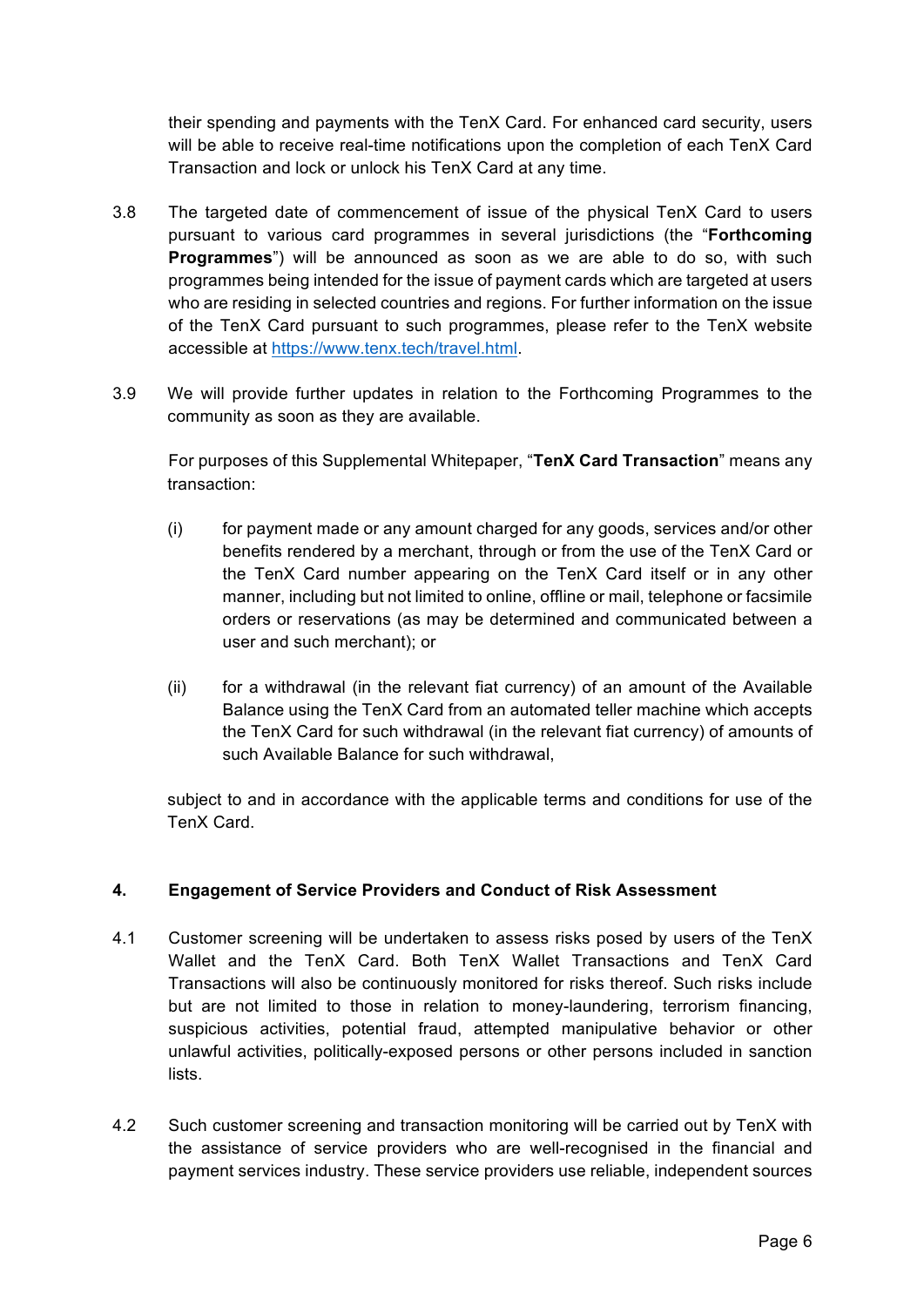of information and sophisticated tools for such screening.

- 4.3 In connection with such customer screening and transaction monitoring, TenX has also engaged a highly experienced team of one of the major accounting firms in Singapore to review TenX's policies in relation to anti-money laundering and countering the financing of terrorism, and conduct a risk assessment of the adequacy of TenX's procedures and internal controls for purposes of customer screening and transaction monitoring based on the applicable notices, guidelines and/or circulars issued by the Monetary Authority of Singapore.
- 4.4 Such assistance of service providers, coupled with complete internal controls implemented by TenX, will assist to ensure regulatory compliance and best practices by TenX in the jurisdictions where TenX currently operates in or intends to operate in.

## **5. Cessation of Previous Card Programme**

- 5.1 The TenX Card was previously issued in Europe by Wave Crest Holdings Limited ("**Wave Crest**") pursuant to a card programme (the "**Wave Crest Programme**"). On 5 January 2018, TenX was notified that, with immediate effect, the Wave Crest Programme was terminated and payments are no longer available on all TenX Cards issued pursuant to the Wave Crest Programme.
- 5.2 In consistency with information published in news articles, $3$  it is our understanding that:
	- (a) the termination of the Wave Crest Programme on 5 January 2018 was due to termination of Wave Crest's membership in the Visa scheme for Wave Crest's "*failure to comply with Visa's policies that ensure the safety and integrity of [Visa's] payment system"*;
	- (b) such termination does not affect other card programmes approved by Visa that "*use fiat funds converted from cryptocurrency*"; and
	- (c) the determination of Visa for such termination was "*not specific to cryptocurrency".*
- 5.3 We believe that the termination of the Wave Crest Programme does not adversely affect the Forthcoming Programmes in any manner.

The information is derived from the website of the Telegraph at https://www.telegraph.co.uk/technology/2018/01/05/visa-locks-bitcoin-payment-cards-crackdown-card-issuer/ and the website of CNBC at https://www.cnbc.com/2018/01/05/some-cryptocurrency-backed-cards-dropped-from-visanetwork.html, both accessed on 21 March 2018.

Neither the Telegraph nor CNBC has provided its consent to the inclusion of the information in this Supplemental Whitepaper. While TenX has taken reasonable actions to ensure that the information is extracted accurately and fairly from such reports and/or publication, and has been included in this Supplemental Whitepaper in its proper form and context, neither TenX nor any other person has conducted an independent review of the information contained in such reports nor verified the accuracy of the contents of the relevant information.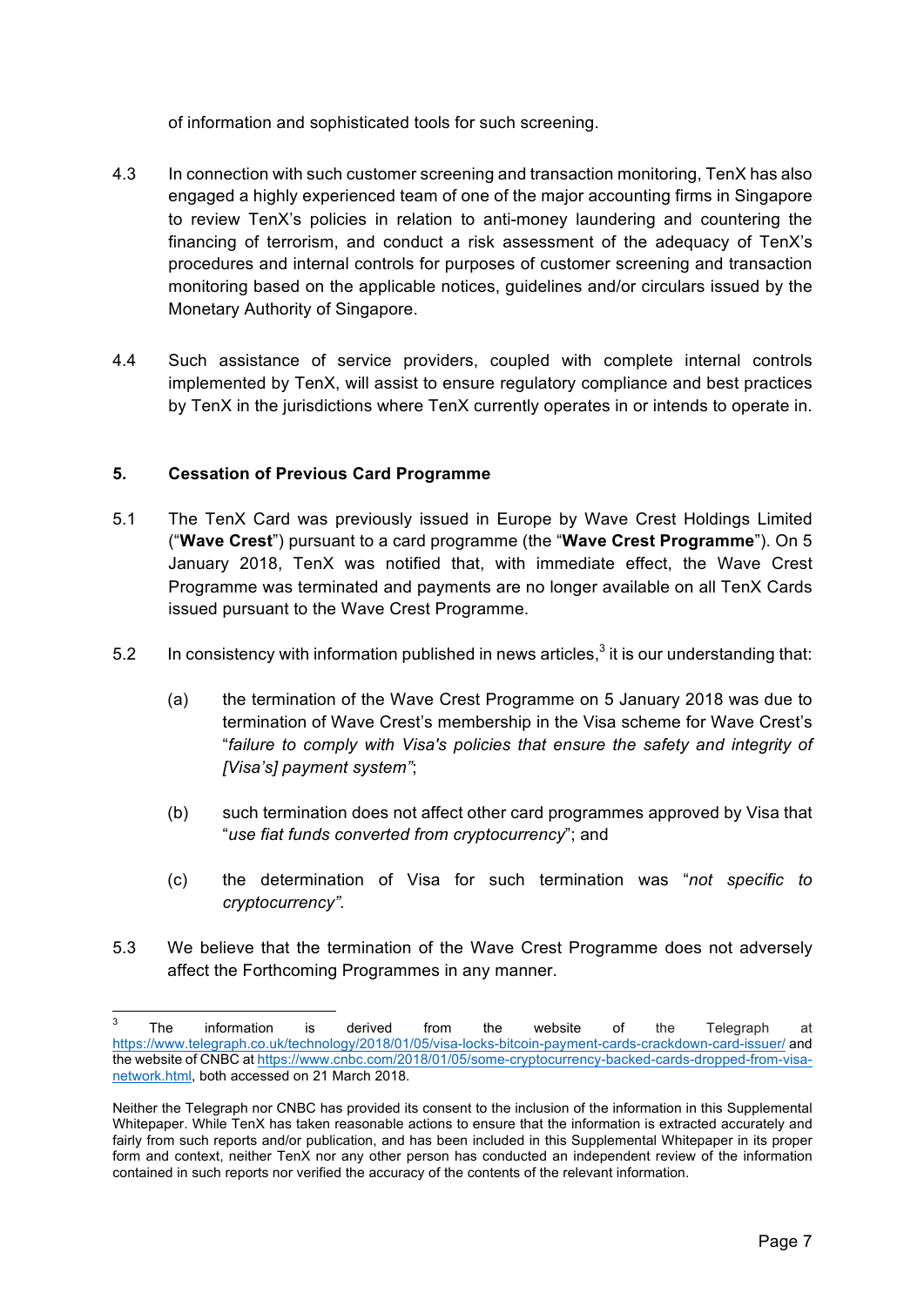5.4 Nevertheless, we regret any inconvenience caused to holders of the TenX Card issued pursuant to the Wave Crest Programme as a result of such termination. We would like to assure the community that we are putting in our very best efforts to expedite the commencement of issue of the TenX Card pursuant to the Forthcoming Programmes to allow users of the TenX Wallet to be able to spend their blockchain assets again soon.

## **6. Application for Financial Licence**

- 6.1 TenX is currently in the process of applying for a licence to operate as a financial institution in a highly-reputable jurisdiction. In our view, the grant of such licence will allow the licensed entity to be well-positioned to apply for membership under the existing international card schemes, which would in turn allow for the issue of the TenX Card directly to our users without reliance on third-party card issuers.
- 6.2 From a broader perspective, grant of such licence would be a significant step by TenX towards bridging the existing gap between the blockchain ecosystem and the traditional financial infrastructure and institutions.
- 6.3 The right to issue the TenX Card directly to users without reliance on card issuers would additionally translate to greatly improved control by TenX of interchange fees, card-related fees, restrictions and benefits for holders of the TenX Card.
- 6.4 TenX has established a dedicated team to ensure that the application proceeds smoothly and expeditiously. We expect to receive the outcome of such application sometime around the summer of 2018. We will provide further updates in relation to such application to the community as soon as they are available.

## **7. New Personnel**

During the Relevant Period, the TenX team recruited new personnel with a wealth of experience and knowledge across the areas of:

- (a) customer screening, transaction monitoring and compliance;
- (b) software and application development;
- (c) software engineering;
- (d) research and development;
- (e) data science;
- (f) project management;
- (g) product management;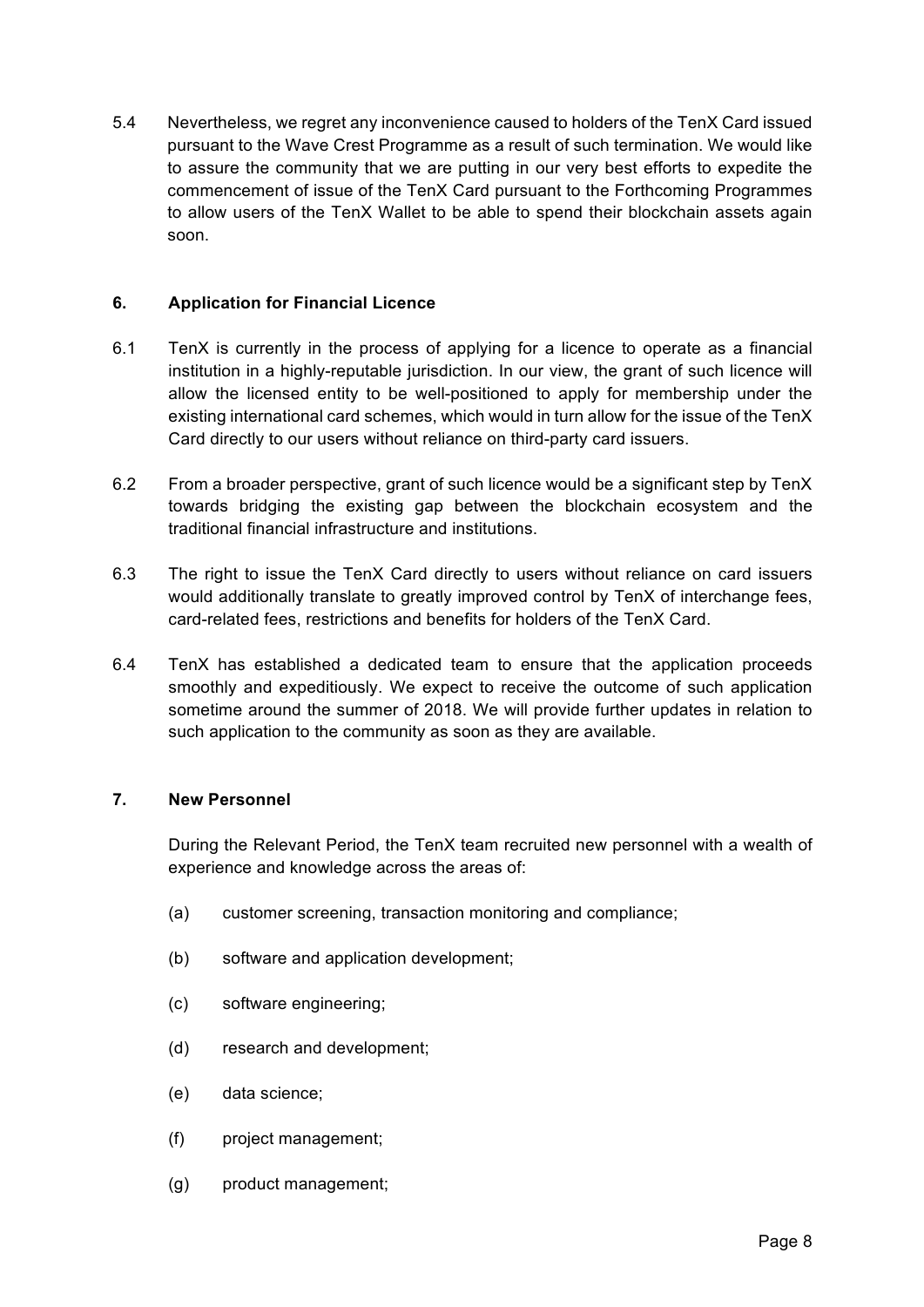- (h) product development;
- (i) product design;
- (j) visual design;
- (k) community management;
- (l) customer service;
- (m) executive management;
- (n) communications and public relations;
- (o) legal matters;
- (p) financial risk and accounting;
- (q) human resource and recruitment;
- (r) payment operations analysis;
- (s) motion graphics and video direction; and
- (t) office management.

## **8. Use of PAY Token**

- 8.1 In light of the developments in the global legal landscape during the Relevant Period and with a view towards adopting the PAY token as a key part of TenX's business in connection with the TenX Wallet and the TenX Card, we have revised the features of the PAY token. The revised PAY token serves to provide our users with "customer membership" privileges in connection with the use of the TenX Wallet and the TenX Card. Such privileges are as set out below.
- 8.2 A holder of the PAY token (each a "**Holder**") shall be able to:<sup>4</sup>
	- (a) hold the PAY token as a Supported Asset with the TenX Wallet; $5$
	- (b) carry out TenX Wallet Transactions using the PAY token; $<sup>6</sup>$  and</sup>

<sup>&</sup>lt;sup>4</sup> Any use of a TenX Card and any use of a TenX Wallet account shall be subject to the applicable terms and conditions in respect thereof.

<sup>&</sup>lt;sup>5</sup> Such entitlement is subject further to the commencement of support by the TenX Wallet for the PAY token as a Supported Asset.

 $6$  Such entitlement is subject further to the commencement of support by the TenX Wallet for the PAY token as a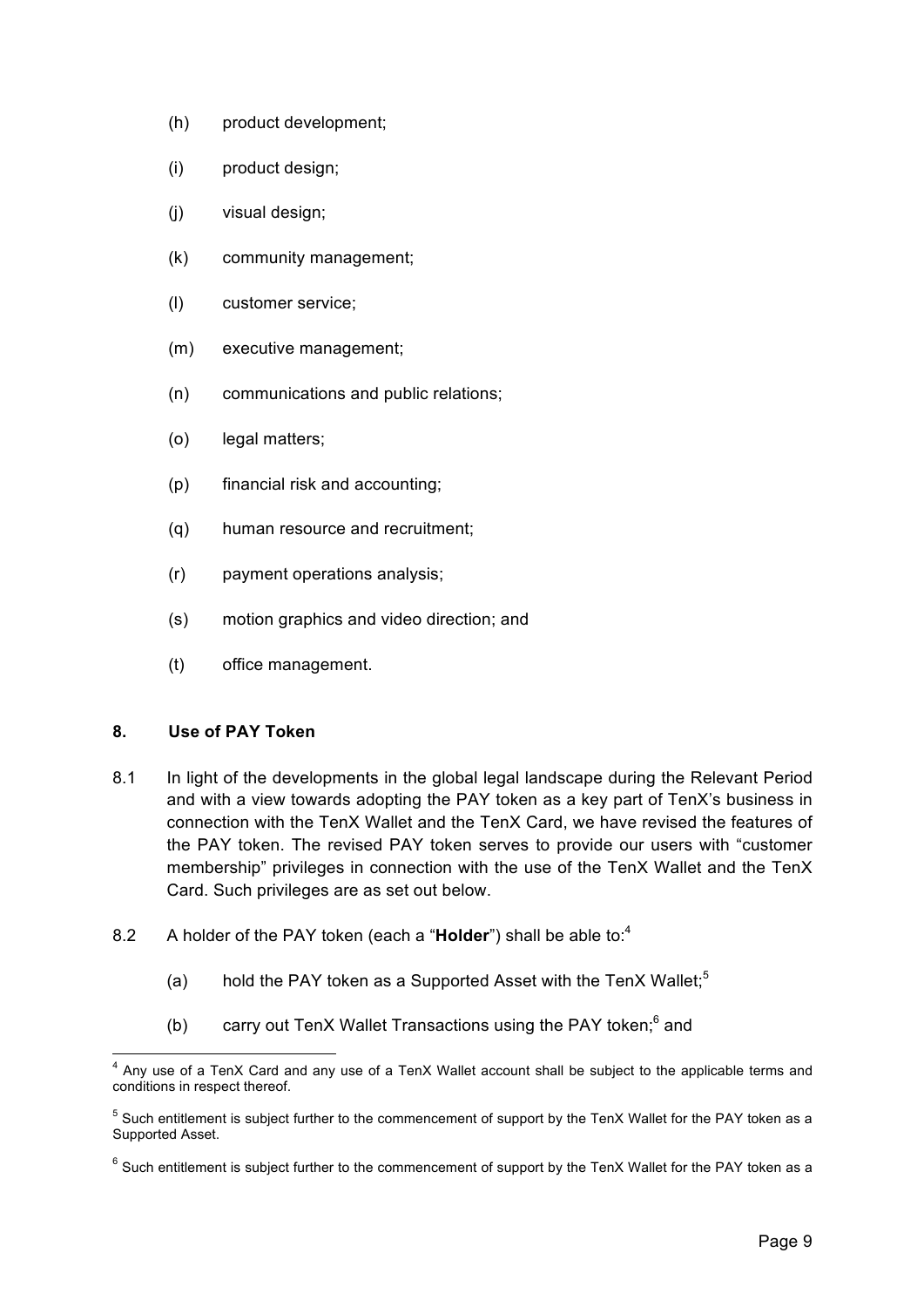$(c)$  use the PAY token as a Fee Payment Asset.<sup>7</sup>

For purposes of this Supplemental Whitepaper, "**Fee Payment Asset**" means such Supported Asset(s) as may be designated by TenX for use for payment by a user of the TenX Wallet and/or the TenX Card of certain fees in relation to his registration/application for, or use of the TenX Wallet or the TenX Card, subject to and in accordance with the applicable terms and conditions for use of the TenX Wallet and the TenX Card.

- 8.3 Holders shall have no rights, express or implied, legal or equitable, in relation to TenX or any other person. No Holder shall have any governance rights over the TenX Wallet or TenX Card, or of influencing the development of the TenX Wallet or the TenX Card.
- 8.4 No PAY token is intended to be, or shall in any case be, construed, interpreted, classified or treated as enabling, or according any opportunity to, him to participate in or receive profits, income, or other payments or returns arising from or in connection with the TenX Wallet, a TenX Wallet account, the TenX Card, the proceeds of the Pre-Sale or the Main Sale or any other assets or undertaking of TenX, or to receive sums paid out of such profits, income, or other payments or returns.
- 8.5 The PAY tokens are not intended to be, and shall in no case be, construed, interpreted, classified or treated as any right, title, interest or benefit whatsoever in whole or in part, in the TenX Wallet, the TenX Card, the PAY tokens, the proceeds of the Pre-Sale or the Main Sale or any other assets or undertaking of TenX.
- 8.6 For the revised and complete terms and conditions governing the PAY token, please refer to the Annex hereto.
- 8.7 As we view the PAY token as being a key part of TenX's business in connection with the TenX Wallet and the TenX Card, we are doing our utmost to introduce additional features to the PAY token in the near future. We will provide further updates in relation to any such features as soon as they are available.

# **9. No Representation In Relation To Cryptocurrency Exchanges and Secondary Markets**

We would also like to clarify that TenX does not make any representation or warranty, or provide any form of assurance:

(a) of any trading potential of the PAY tokens on any cryptocurrency exchanges or secondary markets;

 $\overline{a}$ 

Supported Asset.

 $7$  Such entitlement is subject further to the commencement of acceptance by the TenX of the PAY token as a Fee Payment Asset.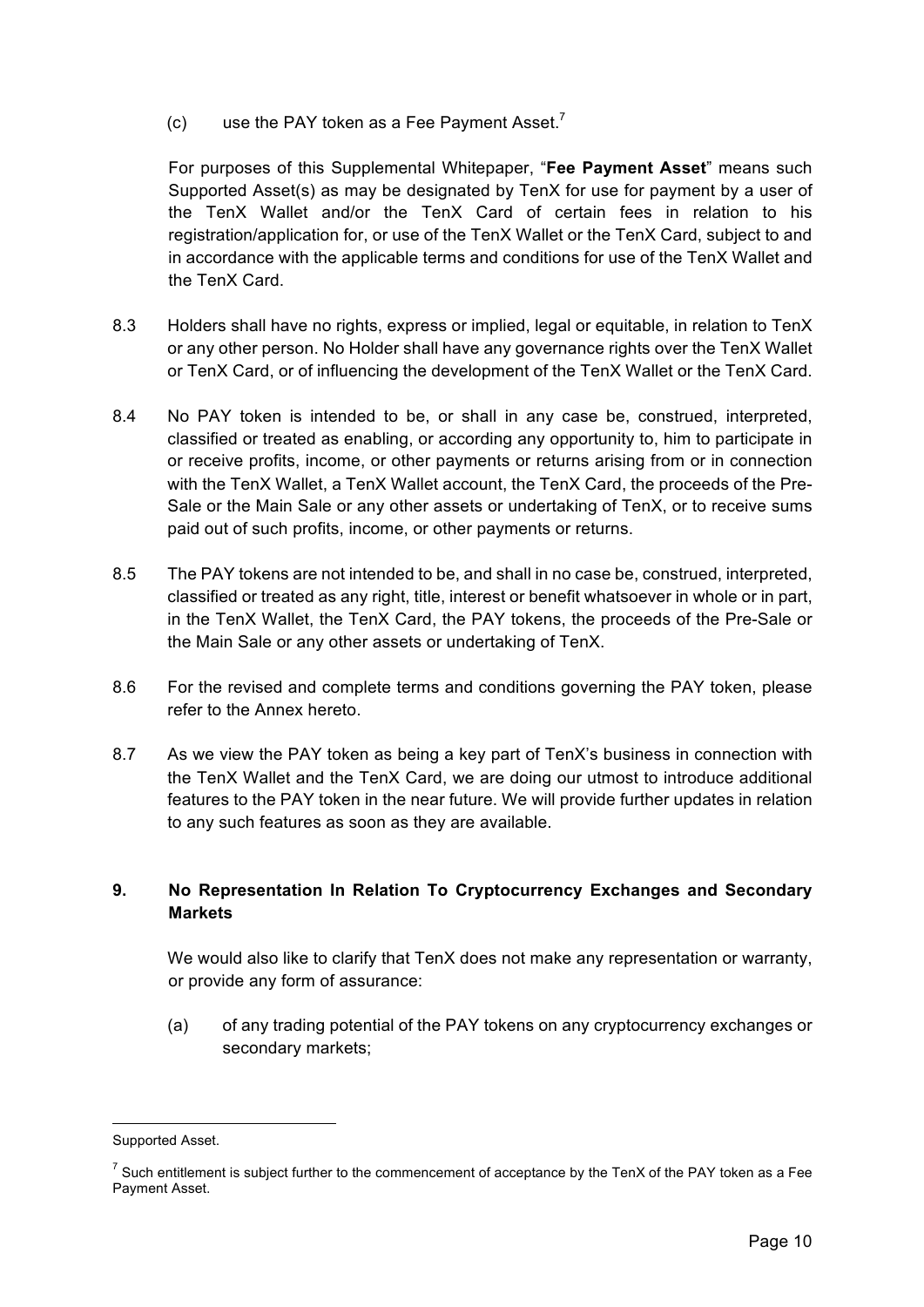- (b) of any potential of the PAY tokens to increase in value on any cryptocurrency exchanges or secondary markets as a result of or in connection with any event or action; or
- (c) that TenX would take any steps to create or support the trading of PAY tokens on cryptocurrency exchanges or secondary markets.

## **10. Conclusion**

- 10.1 At TenX, our vision is to establish an accessible, one-stop platform for seamless interaction between the blockchain ecosystem and real-world payment platforms and to make blockchain assets spendable anytime, anywhere.
- 10.2 During the Relevant Period, we have taken significant steps towards realising our vision with the foregoing updates in respect of the COMIT Protocol, the TenX Wallet, the TenX Card, our application to operate as an e-money institution, our proposed feature to allow for direct purchases of Supported through the TenX Wallet and the revised features of the PAY token.
- 10.3 Moving forward and in our march towards realising our vision, we will strive to continue making progress in each of such matters and provide further updates to the community as soon as we can do so.
- 10.4 We would also like to take this opportunity to thank the community for their valuable feedback and contributions, and of course, our supporters for their continued confidence in our endeavours to date.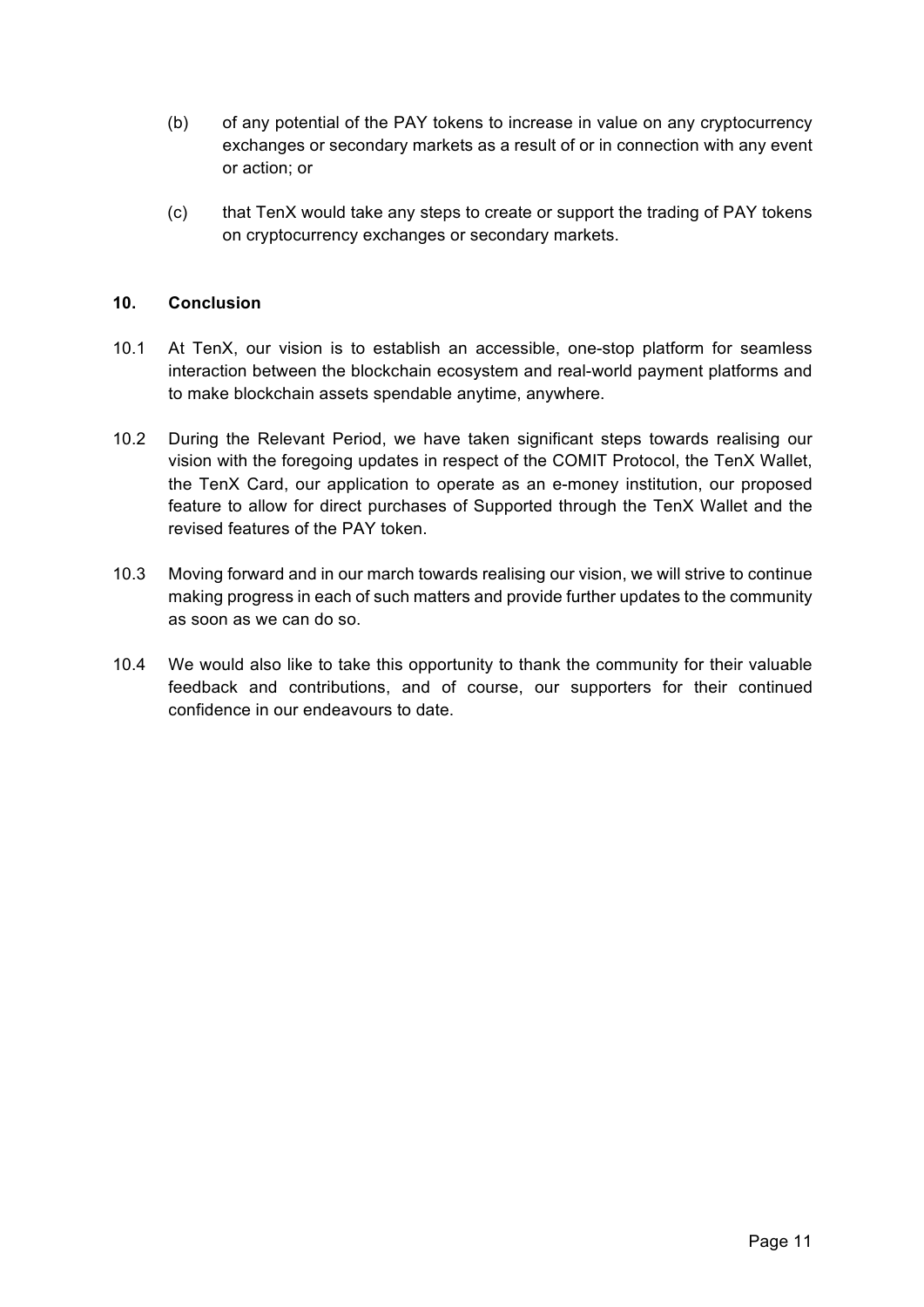## **ANNEX TO SUPPLEMENTAL WHITEPAPER**

## **TERMS AND CONDITIONS OF PAY TOKENS**

#### *Date of publication of these Terms: 25 April 2018*

The following terms and conditions (these "**Terms**") govern the rights of holders (collectively, the "**Holders**", and each, a "**Holder**") of the PAY tokens, the cryptographic tokens which adhere to and support the ERC20 Standard (as defined below). The parties to these Terms shall be PAY Issuer Ltd, a company incorporated in the British Virgin Islands with the company registration number 1948200 and having its registered office at Vistra Corporate Services, Wickhams Cay II, Road Town, Tortola, VG1110, British Virgin Islands (the "**Company**"), TenX Pte. Ltd. (Company Registration Number: 201525701M), a private company limited by shares incorporated in Singapore on 11 June 2015 and having its registered office at 8 Eu Tong Sen Street, #24-89/90, Singapore 059818 ("**TenX**") and each Holder. The Company, TenX and a Holder shall each be referred to as a "**Party**", and collectively be referred to as the "**Parties**".

**THE TOKENS ARE NOT INTENDED TO CONSTITUTE SECURITIES OF ANY FORM, UNITS IN A BUSINESS TRUST, UNITS IN A COLLECTIVE INVESTMENT SCHEME, COMMODITY OR ANY OTHER FORM OF INVESTMENT, PRODUCT OR INSTRUMENT WHICH IS SUBJECT TO ANY APPLICABLE LAWS, REGULATIONS OR RULES IN ANY JURISDICTION. NO REGULATORY AUTHORITY IN ANY JURISDICTION HAS EXAMINED OR APPROVED OF THESE TERMS. NO ACTION TO OBTAIN THE EXAMINATION BY OR APPROVAL OF ANY REGULATORY AUTHORITY IN RELATION TO THESE TERMS HAS BEEN OR WILL BE TAKEN BY THE COMPANY, TENX OR ANY OTHER PERSON UNDER THE LAWS, REGULATORY REQUIREMENTS OR RULES OF ANY JURISDICTION. THE PUBLICATION OF THESE TERMS IN ANY FORM OR MANNER DOES NOT IMPLY IN ANY WAY THAT THE LAWS, REGULATORY REQUIREMENTS OR RULES IN ANY JURISDICTION HAVE BEEN COMPLIED WITH TO ANY EXTENT.** 

**BY CONTINUING TO HOLD THE TOKENS IN ANY MANNER AFTER THE DATE OF PUBLICATION OF THESE TERMS, A HOLDER OF THE TOKENS IS DEEMED TO HAVE AGREED WITH AND ACCEPTED THESE TERMS IN THEIR ENTIRETY AND HE EXPRESSLY ACKNOWLEDGES AND REPRESENTS THAT HE HAS CAREFULLY REVIEWED THESE TERMS AND FULLY UNDERSTANDS THE RISKS (INCLUDING BUT NOT LIMITED TO THOSE AS SET OUT IN THE SCHEDULE HERETO), COSTS, AND BENEFITS OF HIS CONTINUED HOLDING OF THE TOKENS. IF ANY HOLDER OF THE TOKENS IS IN ANY DOUBT AS TO THE ACTION HE SHOULD TAKE, HE SHOULD CONSULT HIS/HER LEGAL, FINANCIAL, TAX OR OTHER PROFESSIONAL ADVISOR(S).** 

Each Party agrees as follows:

#### **1. DEFINITIONS AND INTERPRETATION**

1.1 In these Terms and the Schedule, unless the context requires otherwise:

| "Accepted          | : such virtual currencies, cryptographic tokens, other digital                                     |
|--------------------|----------------------------------------------------------------------------------------------------|
| <b>TenX Wallet</b> | assets and/or fiat currencies as may be compatible with and                                        |
| <b>Assets</b> "    | supported by the TenX Wallet App and a TenX Wallet Account,<br>subject to the TenX Services Terms; |

"**Approvals**" : means any consents, approvals, orders or authorisations of, or registrations, qualifications, designations, declarations or filings with, any regulatory authority in any jurisdiction;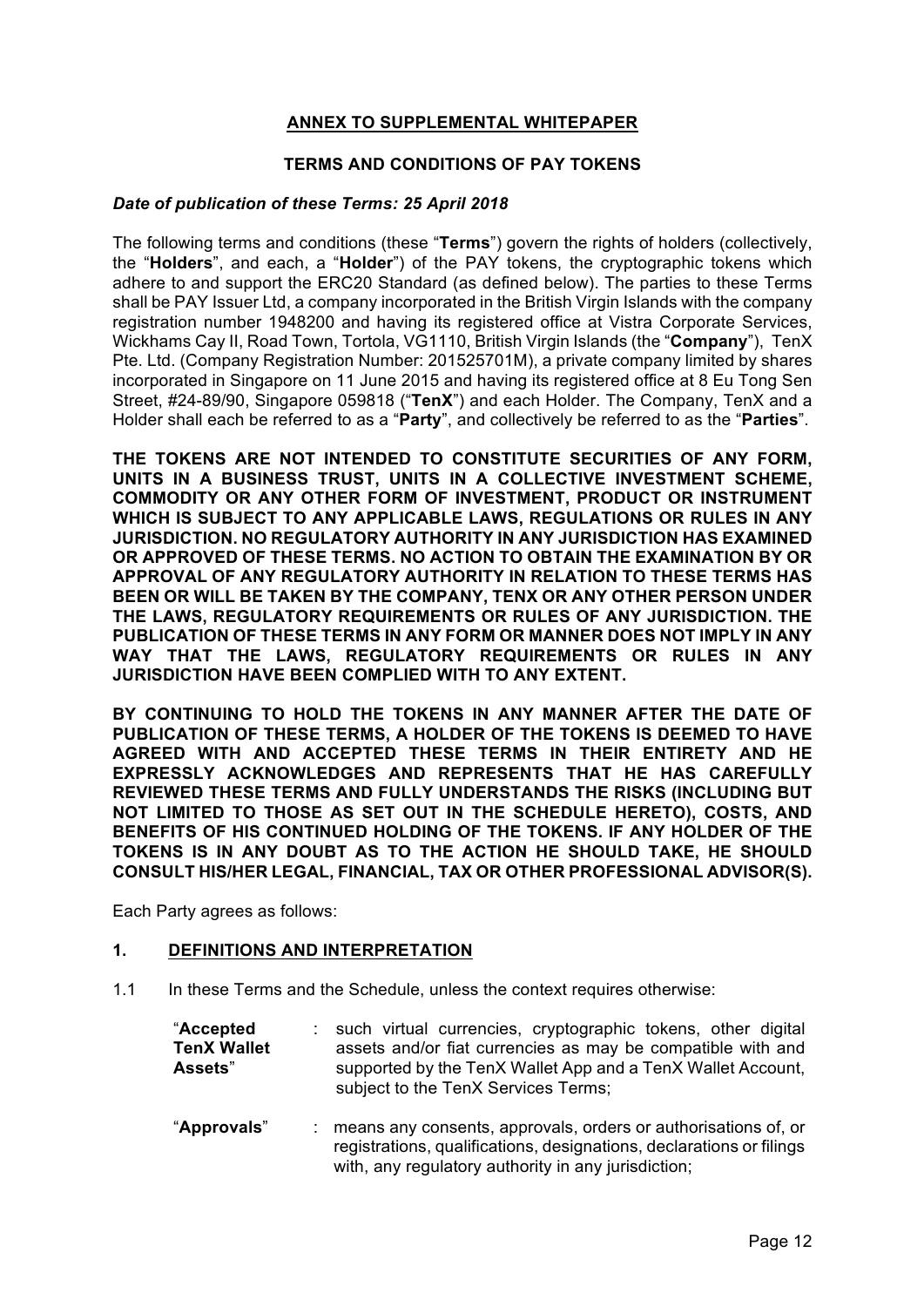| "Arbitration<br>Laws<br>and<br><b>Regulations</b> " |    | has the meaning ascribed thereto in Paragraph 16.4 below;                                                                                                                                                                                                               |                                                                                                                                                                                                                                                                                                                                                                                                                                |  |
|-----------------------------------------------------|----|-------------------------------------------------------------------------------------------------------------------------------------------------------------------------------------------------------------------------------------------------------------------------|--------------------------------------------------------------------------------------------------------------------------------------------------------------------------------------------------------------------------------------------------------------------------------------------------------------------------------------------------------------------------------------------------------------------------------|--|
| "Available<br><b>Balance</b> "                      |    | means, in relation to a particular time:                                                                                                                                                                                                                                |                                                                                                                                                                                                                                                                                                                                                                                                                                |  |
|                                                     |    | (a)                                                                                                                                                                                                                                                                     | the value (in the relevant fiat currency) of the Accepted<br>TenX Wallet Assets held by a user of the TenX Services<br>through his TenX Wallet Account at such time; or                                                                                                                                                                                                                                                        |  |
|                                                     |    | (b)                                                                                                                                                                                                                                                                     | the respective amounts of Accepted TenX Wallet Assets<br>held by a user of the TenX Services at such time,                                                                                                                                                                                                                                                                                                                     |  |
|                                                     |    |                                                                                                                                                                                                                                                                         | subject to the TenX Services Terms;                                                                                                                                                                                                                                                                                                                                                                                            |  |
| "Card"                                              |    | : means a prepaid card issued by to a user of the TenX<br>Services pursuant to a card programme administered by TenX,<br>jointly with another person or otherwise, subject to the TenX<br>Services Terms;                                                               |                                                                                                                                                                                                                                                                                                                                                                                                                                |  |
| "Card<br>Transaction"                               |    |                                                                                                                                                                                                                                                                         | means any transaction:                                                                                                                                                                                                                                                                                                                                                                                                         |  |
|                                                     |    |                                                                                                                                                                                                                                                                         | (a) for payment made or any amount charged for any goods,<br>services and/or other benefits rendered by a merchant,<br>through or from the use of the Card or the Card number<br>appearing on the Card itself or in any other manner,<br>including but not limited to online, offline or mail, telephone<br>or facsimile orders or reservations (as may be determined<br>and communicated between a user and such merchant; or |  |
|                                                     |    |                                                                                                                                                                                                                                                                         | (b) for a withdrawal (in the relevant fiat currency) of an amount<br>of the Available Balance using the Card from an automated<br>teller machine which accepts the Card for such withdrawal<br>(in the relevant fiat currency) of amounts of such Available<br>Balance for such withdrawal,                                                                                                                                    |  |
|                                                     |    |                                                                                                                                                                                                                                                                         | subject to the TenX Services Terms;                                                                                                                                                                                                                                                                                                                                                                                            |  |
| <b>"COMIT</b><br>Whitepaper"                        |    | v1.0.2.pdf                                                                                                                                                                                                                                                              | means the finalised, published and adopted version of the<br>whitepaper entitled "COMIT, Cryptographically-secure Off-<br>chain Multi-asset Instant Transaction network" as accessible at<br>http://www.comit.network/doc/COMIT%20white%20paper%20                                                                                                                                                                             |  |
| "Company"                                           |    | means PAY Issuer Ltd, a company incorporated in the British<br>Virgin Islands with the company registration number 1948200<br>and having its registered office at Vistra Corporate Services,<br>Wickhams Cay II, Road Town, Tortola, VG1110, British Virgin<br>Islands; |                                                                                                                                                                                                                                                                                                                                                                                                                                |  |
| "Dispute"                                           |    |                                                                                                                                                                                                                                                                         | has the meaning ascribed thereto in Paragraph 16.1 below;                                                                                                                                                                                                                                                                                                                                                                      |  |
| "Dispute<br>Meeting"                                | t. |                                                                                                                                                                                                                                                                         | has the meaning ascribed thereto in Paragraph 16.1 below;                                                                                                                                                                                                                                                                                                                                                                      |  |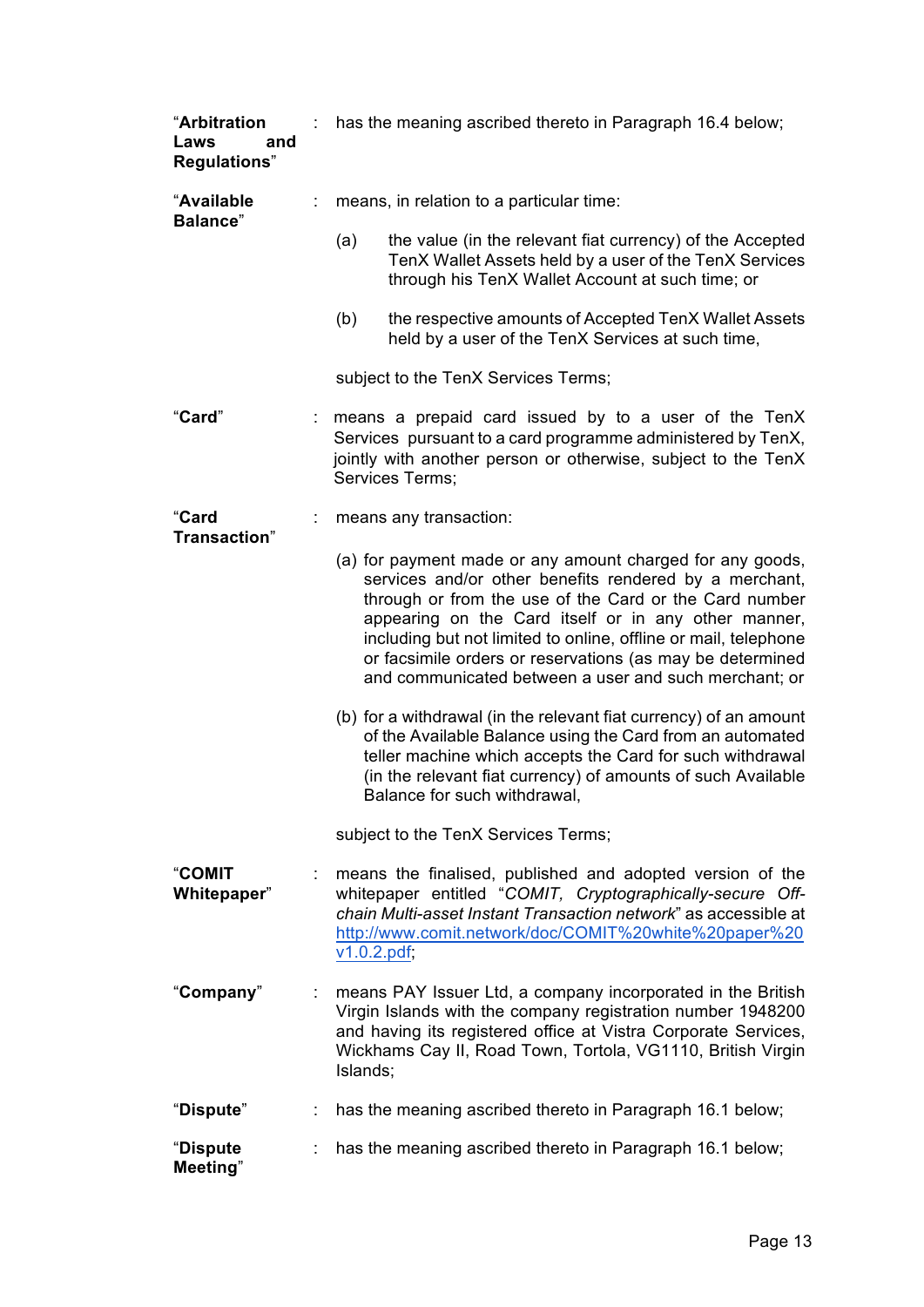- "**ERC20 Standard**" : means the set of criteria, (including criteria in relation to functions and events) developed by the Ethereum community, which has to be met in a smart contract on the Ethereum blockchain in order to enable inter-operability across multiple interfaces and distributed applications, as published at https://github.com/ethereum/EIPs/issues/20;
- "**Ethereum**" : means the open-source, public, blockchain-based distributed computing platform featuring smart contract functionality, as described at https://www.ethereum.org/;
- "**Ethereum Wallet**" : means a cryptocurrency wallet of any form, including but not limited to MyEtherWallet and the cryptocurrency wallet accessible through the TenX Wallet App and a TenX Wallet Account, which:
	- (a) adheres to and supports the ERC20 Standard;
	- (b) enables and supports transactions executed on the Ethereum blockchain;
	- (c) enables its user to:
		- (i) send virtual currencies, cryptographic tokens and/or other digital assets which adhere to and support the ERC20 Standard (including the Tokens) from an address of such wallet to any other address on the Ethereum blockchain, or call any function of any smart contract on the Ethereum blockchain; and
		- (ii) receive and hold, at an address of such wallet, any virtual currencies, cryptographic tokens and/or other digital assets which adhere to and support the ERC20 Standard (including the Tokens) which are transferred from any other address to such address on the Ethereum blockchain; and
	- (d) is **not** a cryptocurrency wallet established and maintained with any Exchange, and is **not** associated with any account, established and maintained with any Exchange;
- "**Exchange**" : means an online platform, such as Bittrex, Huobi, Liqui, Gate.io, Bit-Z, ChaoEX and Kraken, which provides services to allow users of such platform to store, send, receive, buy, sell, convert and/or trade certain virtual currencies, cryptographic tokens and/or other digital assets or derivative instruments associated with virtual currencies, cryptographic tokens and/or other digital assets into other forms virtual currencies, cryptographic tokens, other digital or financial assets or fiat currencies at such exchange rates as may be determined by such platform, but does not grant any rights to users to export the private key(s) of the cryptocurrency wallet(s) associated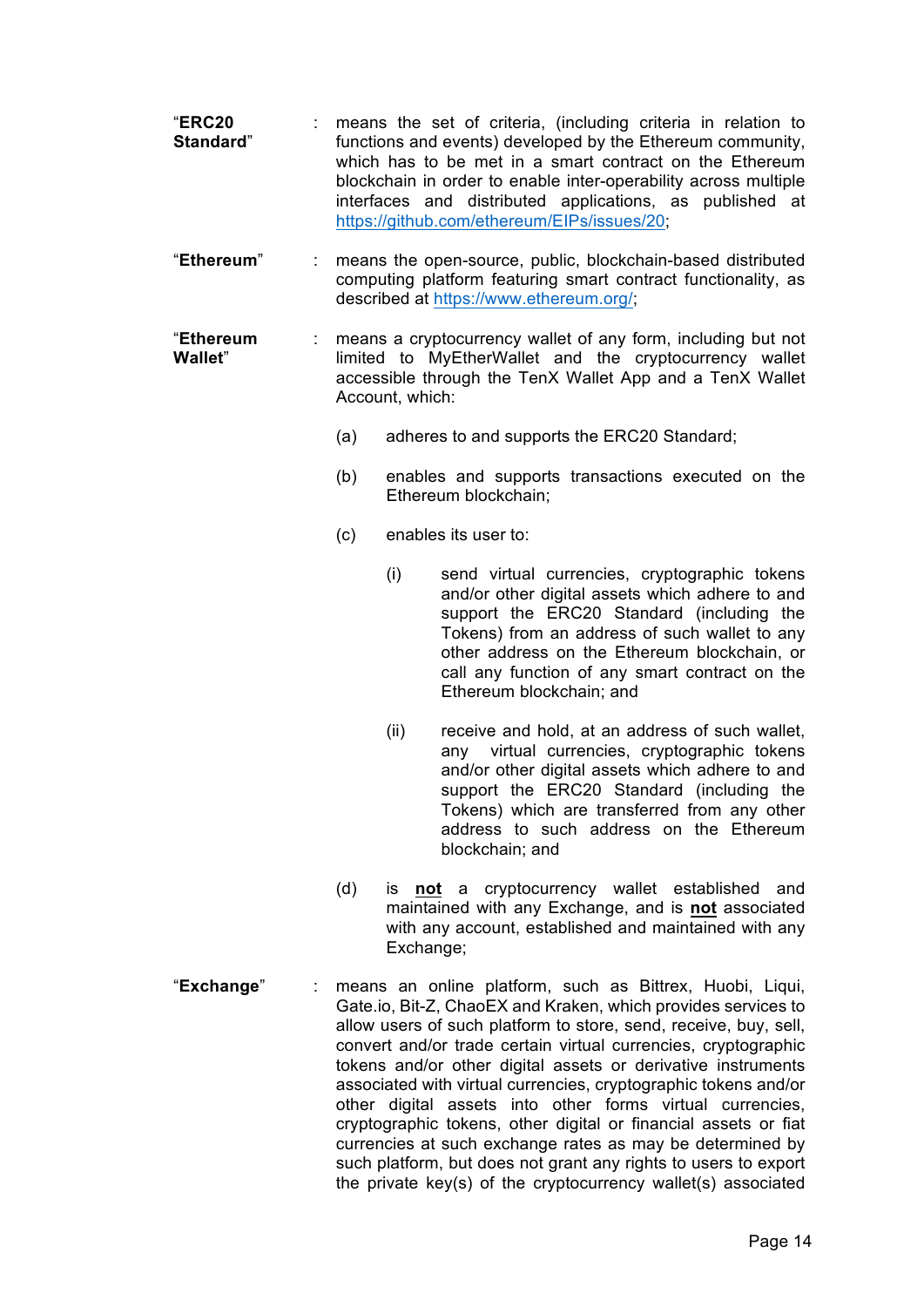with such platform:

- **"Fee Payment**  : means such Accepted TenX Wallet Asset(s) as may be **Asset(s)**" designated by TenX for use for payment by a user of the TenX Services of certain fees in relation to his use of the TenX Services, subject to the TenX Services Terms;
- "**Force Majeure Event**" means any event or circumstance the occurrence and the effect of which the Company and/or TenX is unable to prevent and avoid notwithstanding the exercise of reasonable foresight, diligence and care on the part of the Company and/or TenX;
- "**Fork**" : means the creation of new or additional source code or the variation or modification of existing source code for the Ethereum blockchain;
- "**Holder**" : means a person who has access to an Ethereum Wallet with an address thereof holding any number of the Tokens;
- "**Indemnified**  : has the meaning ascribed thereto in Paragraph 7.2 below;

**Persons**"

- "**Launch Dates**" : means:
	- (a) for purposes of Paragraph 2.2(a), the date of commencement of support by the TenX Wallet App for the Token; and
	- (b) for purposes of Paragraph 2.2(b), the date of acceptance by TenX of the Token as a Fee Payment Asset,

with such dates being notified to Holders no later than fourteen (14) days prior to such dates on the TenX Website or in any other manner deemed appropriate by TenX (which shall constitute good and sufficient notice thereof to Holders by TenX and such notice shall be deemed to have been received by each Holder on the the date of posting or publication of such dates);

- "**Losses**" : means any losses, liabilities, costs, damages, claims, expenses (including legal fees, costs and expenses on a full indemnity basis), compensation, demands, actions and proceedings, howsoever arising, whether in contract, tort (including negligence or breach of statutory duty) or otherwise, and whether direct, indirect or consequential;
- "**Merchant**" : means a retailer or any other person which accepts the Card for use for payment for its goods and services offered by such retailer or other person;
- "**Payable Tax**" : has the meaning ascribed thereto in Paragraph 14.1 below;
- "**Rules**" : has the meaning ascribed thereto in Paragraph 16.3 below;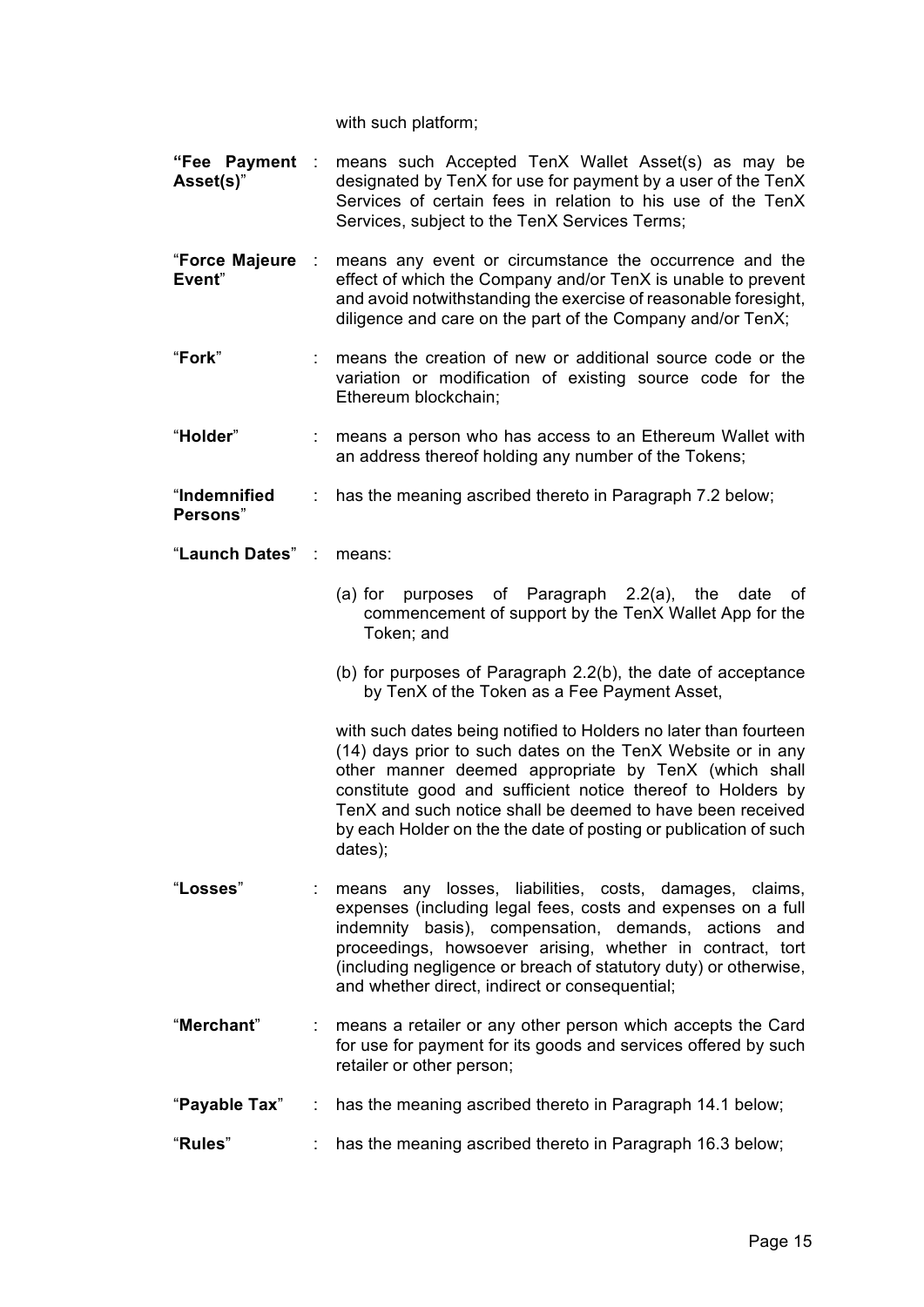| "Token Sale"                                      |   |                                                                                                                                                                                                                                                                                            | means, collectively:                                                                                                                                                                 |  |
|---------------------------------------------------|---|--------------------------------------------------------------------------------------------------------------------------------------------------------------------------------------------------------------------------------------------------------------------------------------------|--------------------------------------------------------------------------------------------------------------------------------------------------------------------------------------|--|
|                                                   |   | (a)                                                                                                                                                                                                                                                                                        | the pre-sale of the Tokens commencing on 12 June<br>2017 and expiring on 14 June 2017; and                                                                                           |  |
|                                                   |   | (b)                                                                                                                                                                                                                                                                                        | the subsequent sale of the Tokens commencing and<br>expiring on 24 June 2017,                                                                                                        |  |
|                                                   |   |                                                                                                                                                                                                                                                                                            | as undertaken and completed by the Company in accordance<br>with the Sale Terms;                                                                                                     |  |
| "Sale Terms"                                      |   | means the terms and conditions governing the Token Sale;                                                                                                                                                                                                                                   |                                                                                                                                                                                      |  |
| "Sale Periods"                                    |   | means, collectively, the periods of the Token Sale;                                                                                                                                                                                                                                        |                                                                                                                                                                                      |  |
| "TenX"                                            |   | means TenX Pte. Ltd., a company incorporated in Singapore<br>with the company registration number 201525701M and having<br>its registered office at 8 Eu Tong Sen Street, #24-89/90,<br>Singapore 059818;                                                                                  |                                                                                                                                                                                      |  |
| "TenX                                             |   |                                                                                                                                                                                                                                                                                            | means, collectively, the services provided by TenX to users for:                                                                                                                     |  |
| Services"                                         |   | (a)                                                                                                                                                                                                                                                                                        | use of the Card to carry out Card Transactions; and                                                                                                                                  |  |
|                                                   |   | (b)                                                                                                                                                                                                                                                                                        | use of the TenX Wallet Account through the TenX<br>Wallet App to carry out TenX Wallet Transactions,                                                                                 |  |
|                                                   |   |                                                                                                                                                                                                                                                                                            | with the scope of such services being subject to such<br>supplementations, modifications or variations as may be<br>determined and implemented by TenX from time to time;            |  |
| "TenX Services<br>Terms"                          |   | means such terms and conditions of use of the TenX Services<br>as may be supplemented, modified or varied from time to time<br>by TenX and made available by TenX on the TenX Website (or<br>notified by TenX to such user in such other form and manner<br>as may be designated by TenX); |                                                                                                                                                                                      |  |
| <b>"TenX</b><br><b>Wallet</b><br><b>Account</b> " | ÷ | otherwise:                                                                                                                                                                                                                                                                                 | means such account registered and maintained by a user of<br>the TenX Services with TenX, through the TenX Wallet App or<br>through which such user of the TenX Services may,        |  |
|                                                   |   | (a)                                                                                                                                                                                                                                                                                        | amongst others, effect, obtain and have access to such<br>extent of the TenX Services;                                                                                               |  |
|                                                   |   | (b)                                                                                                                                                                                                                                                                                        | for purposes of facilitating the holding of the Accepted<br>TenX Wallet Assets in or with such account by such user<br>of the TenX Services; and                                     |  |
|                                                   |   | (c)                                                                                                                                                                                                                                                                                        | for purposes of facilitating the use of the Available<br>Balance of such account by such user of the TenX<br>Services to carry out Card Transactions or TenX Wallet<br>Transactions, |  |
|                                                   |   |                                                                                                                                                                                                                                                                                            | subject to the TenX Services Terms;                                                                                                                                                  |  |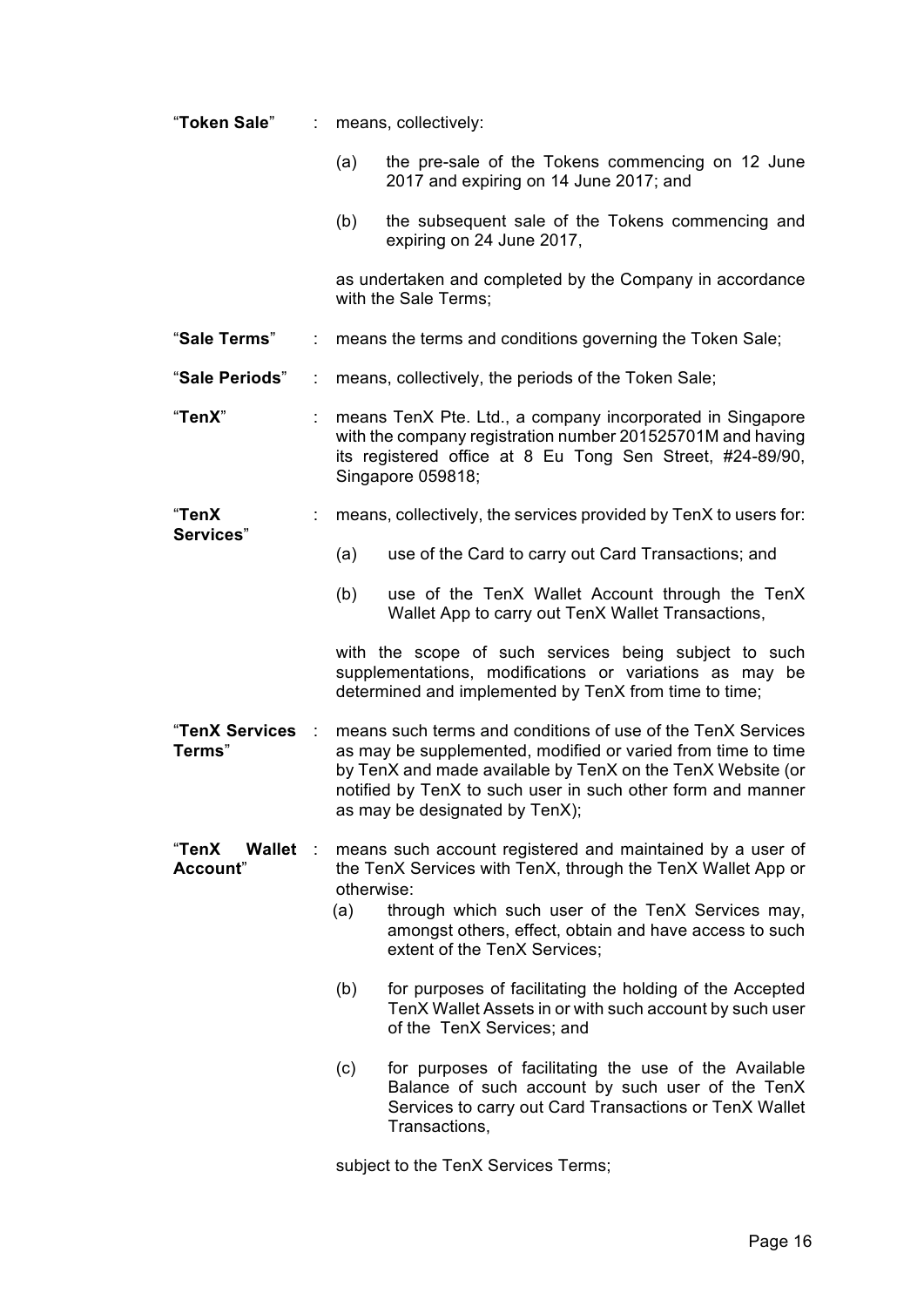- "**TenX Wallet App**" : means the mobile application operated and maintained by or on behalf of TenX, whether jointly with any other persons or otherwise, through which part of the TenX Services are offered and may be accessed and used, and shall include any derivation or upgrade of such applications as may be made available by TenX, whether jointly with any other persons or otherwise, from time to time;
- **"TenX Wallet Transaction**" means a transaction for the transfer of the Available Balance of the Accepted TenX Wallet Asset(s) held by a holder of a TenX Wallet Account to and from address(s) associated with such TenX Wallet Account on the relevant blockchain(s), subject to the TenX Services Terms;
- "**TenX Website**" : means the website of TenX as accessible at https://www.tenx.tech/
- "**Terms**" : means these terms and conditions governing the rights of Holders;
- "**Tokens**" : means the PAY tokens, the cryptographic tokens existing on the Ethereum blockchain which adhere to and support the ERC20 Standard, identified with the ticker symbol "PAY";
- "**Token Whitepaper**" : means the finalised, published and adopted version of the whitepaper dated 21 June 2017 and entitled "*TenX Payment Platform Whitepaper*" as accessible at https://www.tenx.tech/whitepaper/tenx\_whitepaper\_final.pdf; and
- "**Supplemental Whitepaper**" : means the finalised and adopted version of the supplemental whitepaper published on 25 April 2018, being a supplemental document to the Token Whitepaper.
- 1.2 In these Terms, unless the context otherwise requires:
	- (a) references to statutory provisions shall be construed as references to those provisions as respectively replaced amended or re-enacted (whether before or after the date hereof) from time to time and shall include any provisions of which they are re-enactments (whether with or without modification) and any subordinate legislation made under such provision so far as such modification or re-enactment applies or is capable of applying to any transactions entered into by the Parties and (so far as liability thereunder may exist or can arise) shall include also any past statutory provisions or regulations (as from time to time modified or re-enacted) which such provisions or regulations have directly or indirectly replaced;
	- (b) references to the singular shall include reference to the plural and vice versa, references to the masculine gender shall include references to the feminine and references to natural persons shall include references to bodies corporate;
	- (c) references to the Company or TenX shall include references to its respective nominee(s) for purposes of fulfilment or performance of any obligations hereunder;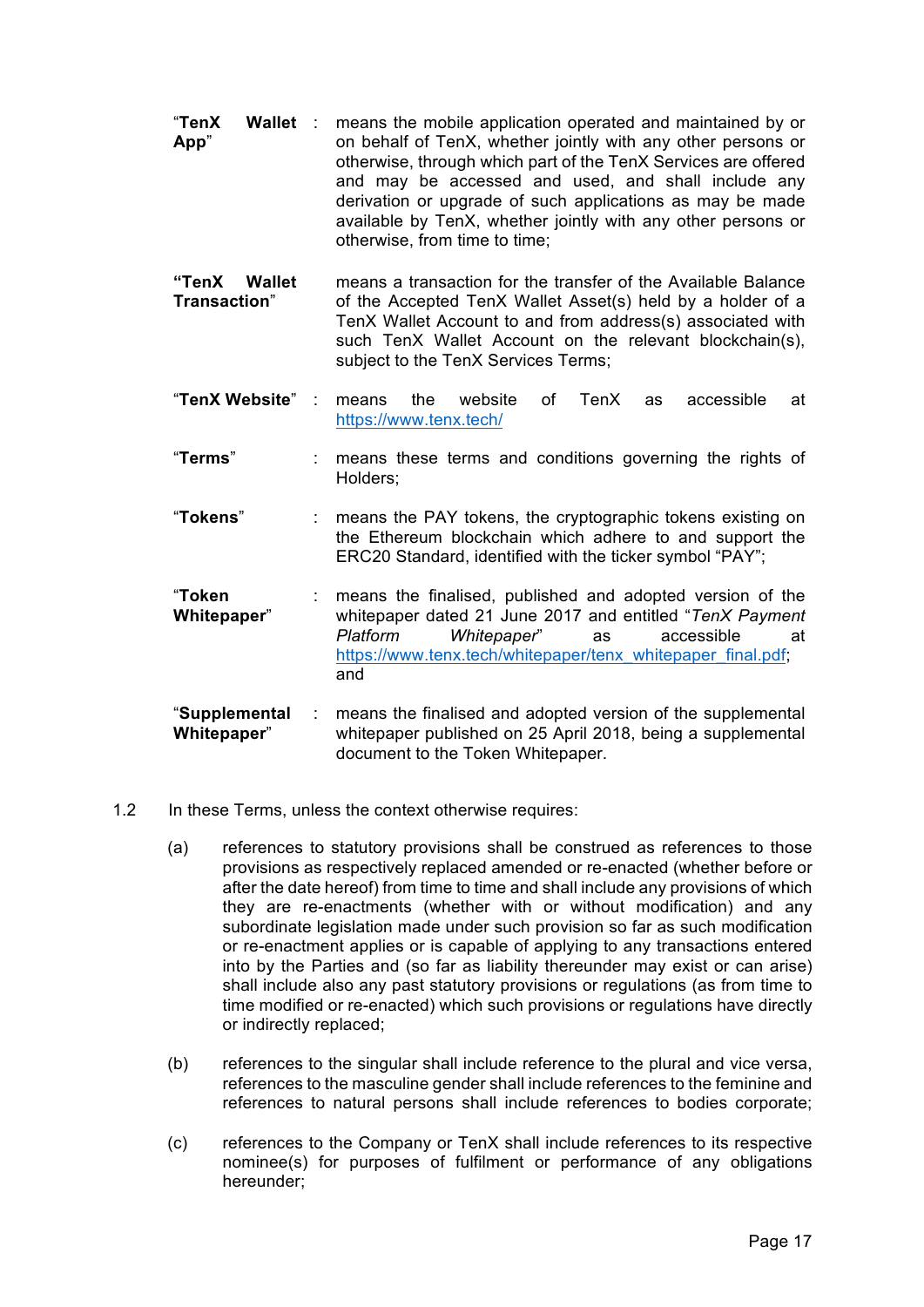- (d) references to "Paragraphs" in these Terms and the "Schedule" to these Terms shall be references to the paragraphs of or the schedule to these Terms; and
- (e) headings are for convenience of reference only and shall not affect the interpretation of these Terms.
- **1.3 These Terms shall supercede and replace the Sale Terms insofar as any provision in the Sale Terms relate to outstanding obligations, rights and benefits of the parties to the Sale Terms.**
- **1.4 The publication of these Terms shall constitute good and sufficient notice of these Terms to Holders and such notice shall be deemed to have been received by each Holder on such date as may be first written at the beginning of these Terms.**
- **1.5 Any Holder who continues to own or hold any Tokens after the date of publication of these Terms shall be deemed to have agreed with and accepted these Terms in their entirety.**
- 1.6 No information contained in or on, and no part of the following:
	- (a) the Token Whitepaper;
	- (b) the Supplemental Whitepaper;
	- (c) the COMIT Whitepaper,
	- (d) the TenX Website;
	- (e) any website or document which is directly or indirectly linked to the Token Whitepaper, the COMIT Whitepaper or the Sale Terms; or
	- (f) any other information or document,

shall constitute part of these Terms.

## **2. RIGHT**

- 2.1 The Tokens are designed only for use of the TenX Services from the Launch Dates in the manner as set out in Paragraph 2.2 below and in accordance with the TenX Services Terms in force as at such dates.
- 2.2 Subject to these Terms and the TenX Services Terms, from the Launch Dates:
	- (a) in the case where a Holder is also a holder of a TenX Wallet Account, such Holder shall be entitled to:
		- (i) to hold the Token as an Accepted TenX Wallet Asset through such TenX Wallet Account; and
		- (ii) carry out TenX Wallet Transactions based on the Available Balance of the Token (as an Accepted TenX Wallet Asset) held through such TenX Wallet Account; and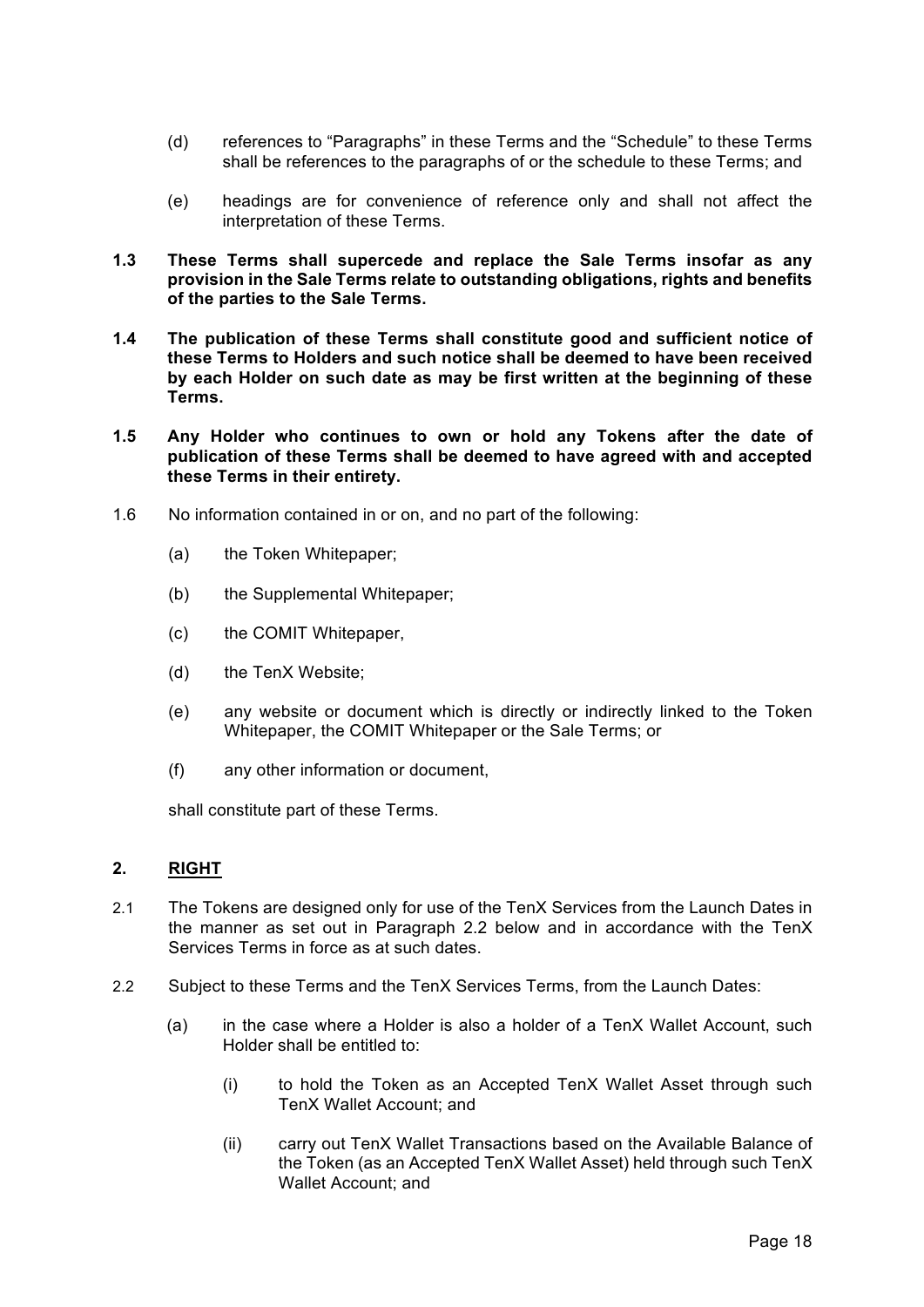- (b) in the case where such Holder is holder of a TenX Wallet Account and/or a Card, such Holder shall be entitled to use the Token as a Fee Payment Asset.
- 2.3 Save for the rights to use the TenX Services to the extent set out in Paragraph 2.2 above, Holders shall have no rights, express or implied, legal or equitable, in relation to the Company, TenX or any other person. No Holder shall have any governance rights over any part of the TenX Services or of influencing the development of any part of the TenX Services.
- 2.4 The Tokens are not intended to be, and shall in no case be, construed, interpreted, classified or treated as:
	- (a) any kind of currency, legal tender, money or deposit, whether fiat or otherwise, or any kind of substitute for any currency, legal tender, money or deposit;
	- (b) debentures, stocks or shares issued by the Company or TenX;
	- (c) rights, options or derivatives in respect of such debentures, stocks or shares;
	- (d) rights under a contract for differences or under any other contract the purpose or pretended purpose of which is to secure a profit or avoid a Loss;
	- (e) units in a collective investment scheme;
	- (f) units in a business trust;
	- (g) derivatives of units in a business trust;
	- (h) any commodity which any person is obliged to redeem or purchase; or
	- (i) any form of investment, product or instrument which is subject to any applicable laws, regulations or rules in any jurisdiction.
- 2.5 No Token is intended to be, or shall in any case be, construed, interpreted, classified or treated as enabling, or according any opportunity to, him to participate in or receive profits, income, or other payments or returns arising from or in connection with the TenX Wallet App, the Card, the proceeds of the Token Sale or any other assets or undertaking of the Company or TenX, or to receive sums paid out of such profits, income, or other payments or returns.
- 2.6 The Tokens are not intended to be, and shall in no case be, construed, interpreted, classified or treated as any right, title, interest or benefit whatsoever in whole or in part, in the TenX Wallet App, the Card, the proceeds of the Token Sale or any other assets or undertaking of the Company or TenX.
- 2.7 The Tokens are not guaranteed or secured by any person, scheme, venture or project (including the Company and TenX) in any form or manner.
- 2.8 TenX shall use best endeavours to procure the development of the TenX Services to facilitate the exercise of rights of a Holder as set out in Paragraph 2.2 above.
- 2.9 Each Holder acknowledges and accepts that:
	- (a) no regulatory authority in any jurisdiction has examined or approved of these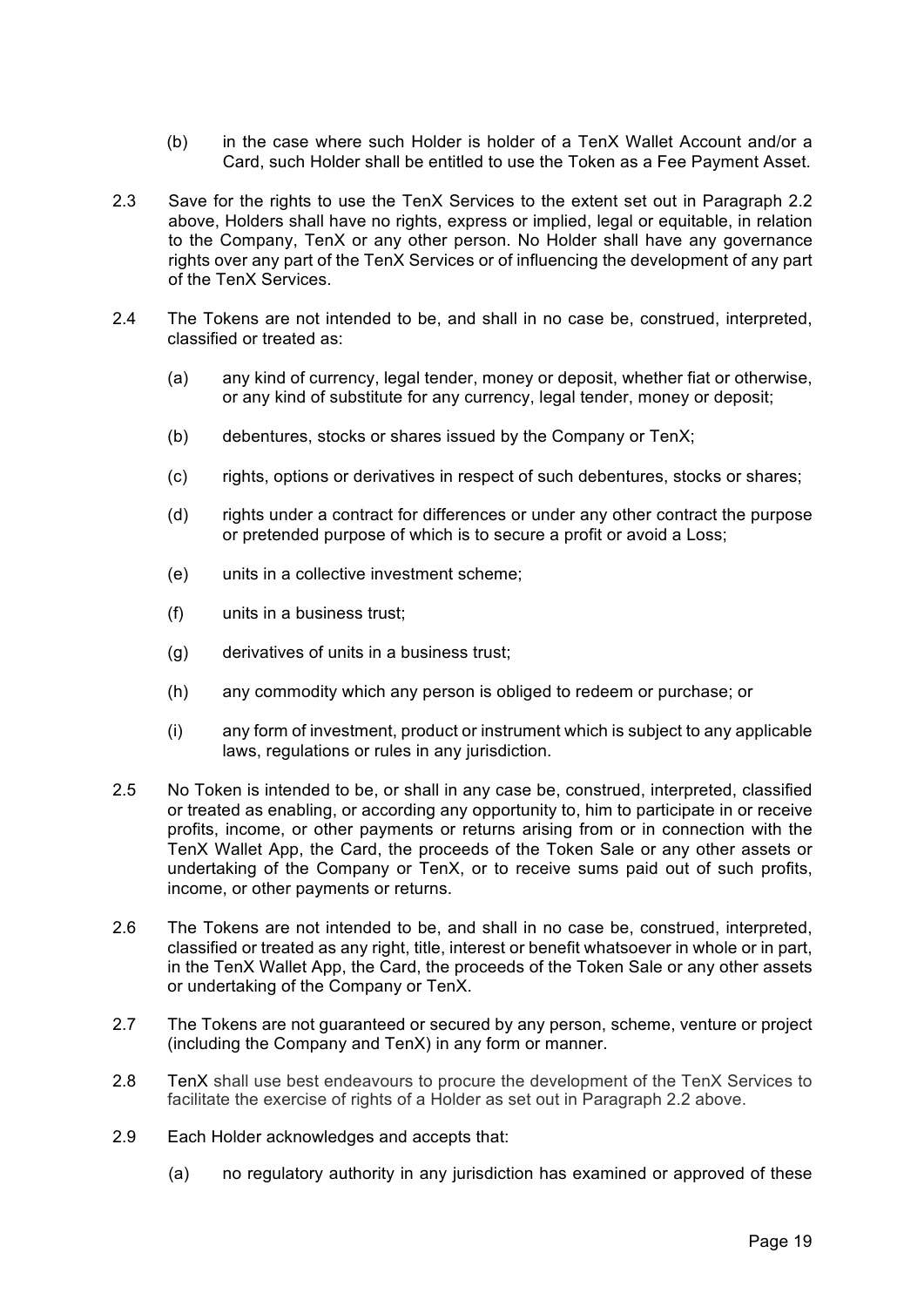Terms, that no action to obtain the examination by or approval of any regulatory authority in relation to these Terms has been or will be taken by the Company and/or TenX under the laws, regulatory requirements or rules of any jurisdiction, and that the provision of access to these Terms in any form or manner to any Holder does not imply in any way that the laws, regulatory requirements or rules in any jurisdiction have been complied with to any extent;

- (b) the Tokens are at all times subject to the inherent technological conditions and limitations by virtue of their nature of adhering to and supporting the ERC20 Standard on the Ethereum network;
- (c) any intended use of the TenX Services shall be subject to and in accordance with the TenX Services Terms;
- (d) it shall be his sole responsibility to take such action as may be necessary to protect his interests in relation to the Tokens held by him in the event of any event which may affect the Tokens in any manner, including a Fork;
- (e) the range of TenX Services is likely to develop further after the date hereof and may be subject to implementation hurdles;
- (f) the intended scope, features or attributes of the TenX Servcies may be subject to significant changes;
- (g) there is no assurance by the Company or TenX of when the Launch Dates will be;
- (h) he shall have the sole responsibility for keeping the Ethereum Wallet (whether through the TenX Wallet App and TenX Wallet Account or otherwise) and the credentials for accessing such Ethereum Wallet in his secure possession and under his exclusive control at all times;
- (i) he shall have the sole responsibility for appraising himself and take any further action (subject to these Terms) to protect his interests in the event of technical changes such as Forks which may affect the Tokens; and
- (j) he shall not reproduce, duplicate, copy or reverse engineer Tokens for any purpose.

#### **3. RESTRICTION OF RIGHT TO USE TENX SERVICES**

- 3.1 In the event that the Company and/or TenX determines, at its sole and absolute discretion, that the ownership or holding of Tokens by a Holder, or any right of a Holder hereunder, may be prohibited, restricted, curtailed, hindered, impaired or otherwise adversely affected by any applicable law, regulation or rule or subject to any Approvals in any jurisdiction to any extent, the Company and/or TenX shall have the right, in its sole and absolute discretion, to:
	- (a) request, require or facilitate the steps to be taken to ensure the full return of any Tokens held by such Holder, or restrict the right of such Holder hereunder, to the extent of such prohibition, restriction, curtailment, hindrance, impairment or adverse effect; and
	- (b) terminate its relationship with such Holder hereunder and take any actions considered necessary or desirable for the Company and/or TenX to meet all of its/their obligations under the applicable laws, regulations or rules.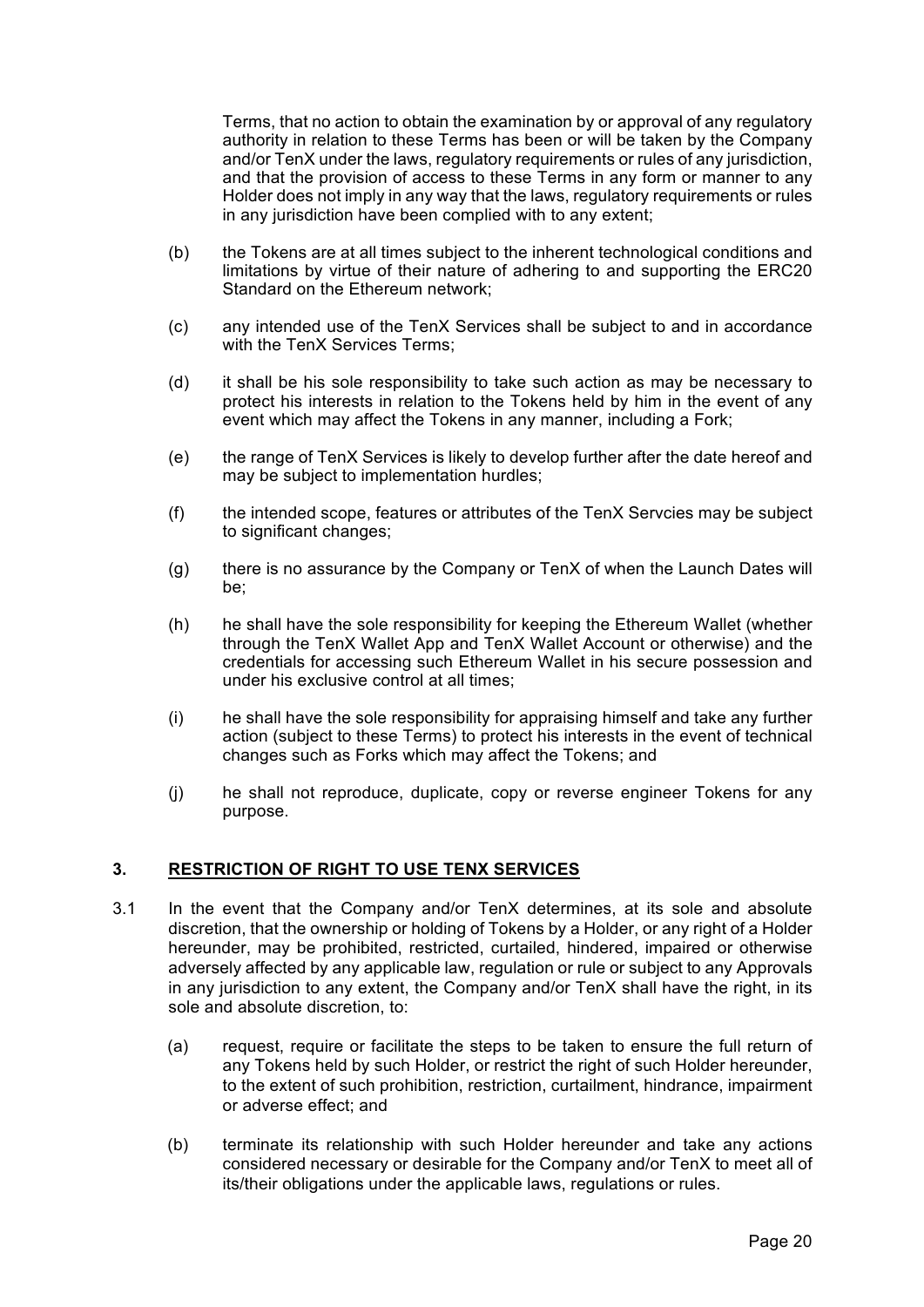- 3.2 In the event that any provision in these Terms results in any direct or indirect noncompliance by the Company and/or TenX with any provision in any applicable law, regulation or rule, direction, order and requirement in any jurisdiction, each Holder acknowledges and agrees that:
	- (a) such provision in these Terms shall be null and void to the extent that such provision results in such non-compliance by the Company and/or TenX; and
	- (b) the Company and/or TenX shall be entitled to take such action as may be required for full compliance by the Company and/or TenX, or omit to take such action as may result in such continued or future non-compliance by the Company and/or TenX, with such provision in the applicable law, regulation or rule.

#### **4. AMENDMENTS, MODIFICATIONS OR VARIATION OF TERMS**

- 4.1 The Company and/or TenX shall have the right, in its sole and absolute discretion, to amend, modify or vary these Terms to any extent by giving Holders notice of such amendment, modification or variation no later than seven (7) days prior to the date of entry into force of such amendment, modification or variation on the TenX Website or in any other manner deemed appropriate by the Company and/or TenX (which shall constitute good and sufficient notice thereof to Holders by the Company and/or TenX and such notice shall be deemed to have been received by each Holder on the the date of publication of such notice).
- 4.2 Any Holder who continues to own or hold any Tokens from the date of entry into force of such amendment, modification or variation shall be deemed to have agreed with and accepted such amendment, modification or variation in its entirety.

## **5. REPRESENTATIONS AND WARRANTIES**

- 5.1 By continuing to own or hold Tokens, each Holder represents, warrants and undertakes to the Company and TenX as follows:
	- (a) he has read and understood all of these Terms including the Schedule hereto and will review any announcements or updates in connection with these Terms which are notified by the Company and/or TenX on the TenX Website;
	- (b) he will, after the date hereof, review any announcements in relation to the Tokens and these Terms as posted or made public on the TenX Website or in any other manner deemed appropriate by the Company and/or TenX (which shall constitute good and sufficient notice thereof to Holders by the Company and/or TenX and shall be deemed to have been received by each Holder on the the date of posting or publication of such announcements.
	- (c) he will use Tokens only for the purposes and in the manner permitted by these Terms;
	- (d) he has no expectation of obtaining any governance rights over any part of the TenX Services or of influencing the development of any part of the TenX Services;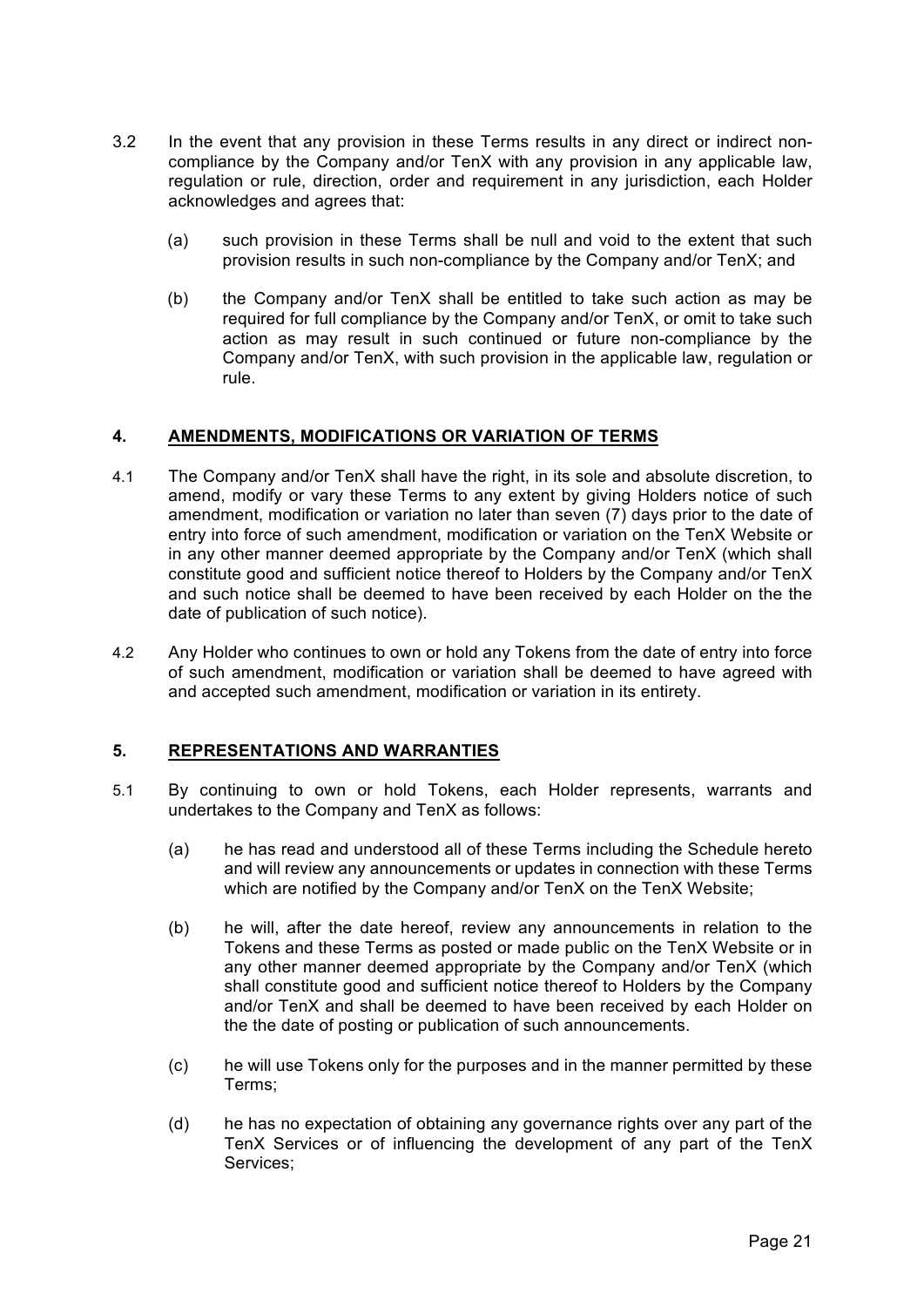- (e) he has full power and capacity to accept these Terms and perform all his obligations hereunder as principal and for his own benefit, and he is not acting on the instructions of, or as nominee or agent for or on behalf of any other person, and in the case where he is accepting these Terms on behalf of a corporation:
	- (i) such corporation is duly incorporated and validly existing under the applicable laws; and
	- (ii) he is duly authorised to accept these Terms and procure the performance of obligations hereunder;
- (f) he has a basic degree of understanding of the operation, functionality, usage, storage, transmission mechanisms and other material characteristics of cryptocurrencies, blockchain assets and tokens including the Tokens, blockchain-based software systems, cryptocurrency wallets including the Ethereum Wallet or other related token storage mechanisms, blockchain technology and source codes of smart contracts, functionality and technology;
- (g) he is fully aware of, understand and agree to assume all the risks (including direct, indirect or ancillary risks) associated with his ownership or holding of the Tokens, the TenX Website, the Company, TenX, the Tokens, any Ethereum Wallet and the TenX Services, including but not limited to the risks set out in the Schedule hereto;
- (h) these Terms constitute legal, valid and binding obligations on him, enforceable in accordance with its terms and neither the purchase, nor receipt, nor holding of Tokens is in breach or contravention of any applicable law, regulation or rule in his jurisdiction:
- (i) he is not a citizen or resident of any jurisdiction in which the ownership or holding of Tokens is prohibited, restricted, curtailed, hindered, impaired or otherwise adversely affected by any applicable law, regulation or rule to any extent;
- (j) no Approval is required on his part in connection with his holding of Tokens, or where any Approvals are required, such Approvals have been obtained and remain valid and in full force and effect;
- (k) the consideration previously paid by him for his purchase of the Tokens owned and held by him has not been obtained through any acts in connection with money laundering, terrorism financing or any other acts in breach or contravention of any applicable law, regulation or rule;
- (l) the Tokens owned or held by him, used by him, or to be transferred to and received by him pursuant to his performance of any action will not be used for any purpose in connection with money laundering, terrorism financing or any other acts in breach or contravention of any applicable law, regulation or rule;
- (m) all of the above representations and warranties are and will remain true, complete, accurate and non-misleading and he will notify TenX if any of the above representations and warranties becomes untrue, incomplete, inaccurate or misleading in any aspect.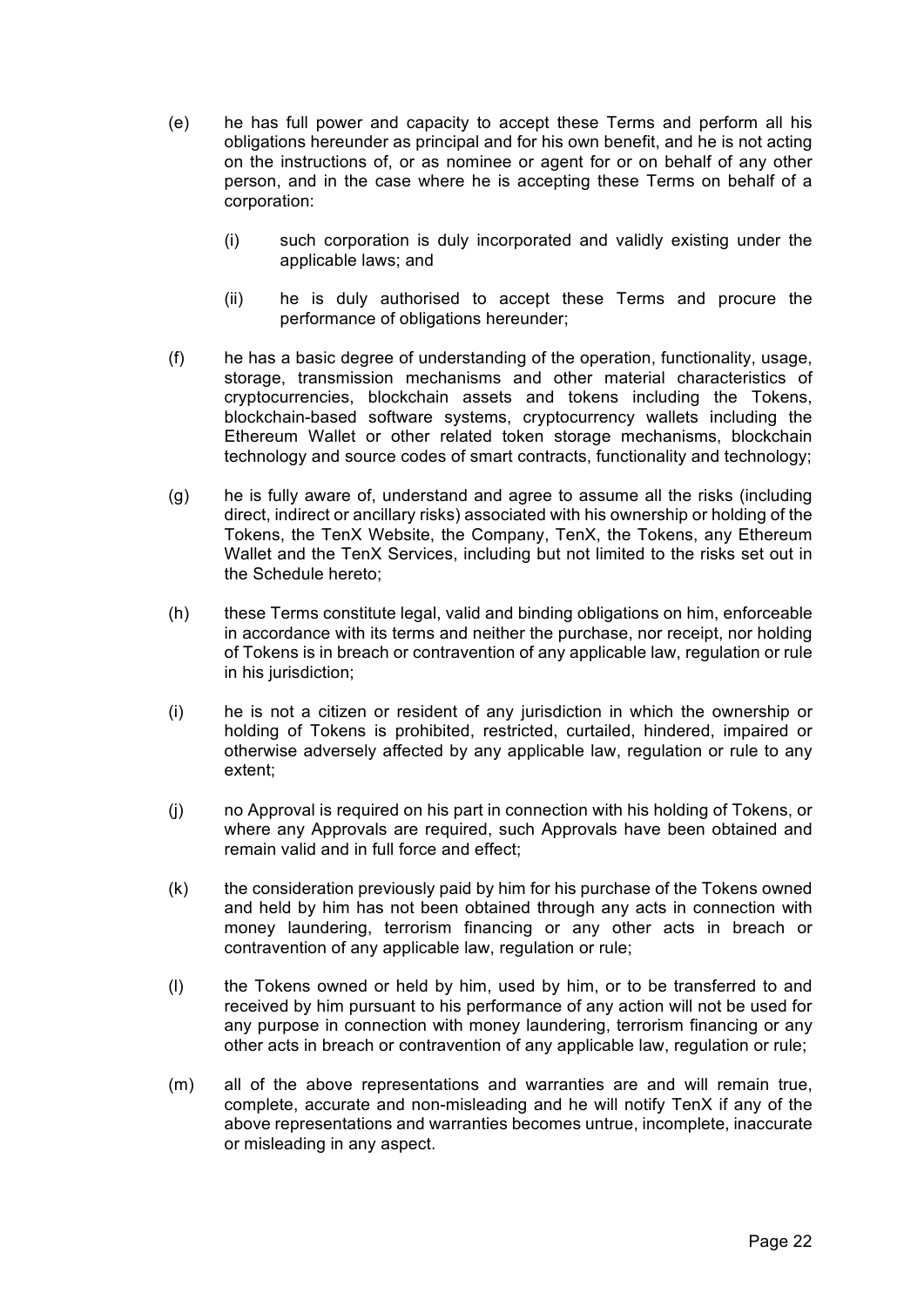- 5.2 Neither the Company nor TenX makes, and the Company and TenX hereby disclaims, any representation or warranty in any form whatsoever, including any representation or warranty in relation to:
	- (a) the information set out in the Token Whitepaper, the Supplemental Whitepaper or the COMIT Whitepaper;
	- (b) the Company;
	- (c) TenX;
	- (d) the TenX Website;
	- (e) the TenX Wallet App;
	- (f) any TenX Wallet Account;
	- (g) the Card;
	- (h) the TenX Services Terms;
	- (i) the Sale Terms;
	- (j) the Token Sale;
	- (k) the Tokens;
	- (l) any potential of the Tokens to be listed by or continue to be listed by, or accepted or continue to be accepted for trading on, any Exchange or secondary market at any time;
	- (m) any potential of increase in traded prices or trading volume of Tokens on any Exchange or secondary market, or any potential of increases or favourable changes in the geographic reach of any Exchange or secondary market at any time;
	- (n) any possibility that the Company, TenX or any other person would take any steps in any form or manner (whether direct or indirect) to create or support the listing or continued listing of Tokens by, or acceptance or continued acceptance of Tokens for trading on, any Exchange or secondary market;
	- (o) any website or document which is directly or indirectly linked to the Token Whitepaper, the Supplemental Whitepaper, the COMIT Whitepaper, the Company, TenX, the TenX Website, the TenX Services Terms, the Sale Terms, the Token Sale or the Tokens; or
	- (p) any other information or document.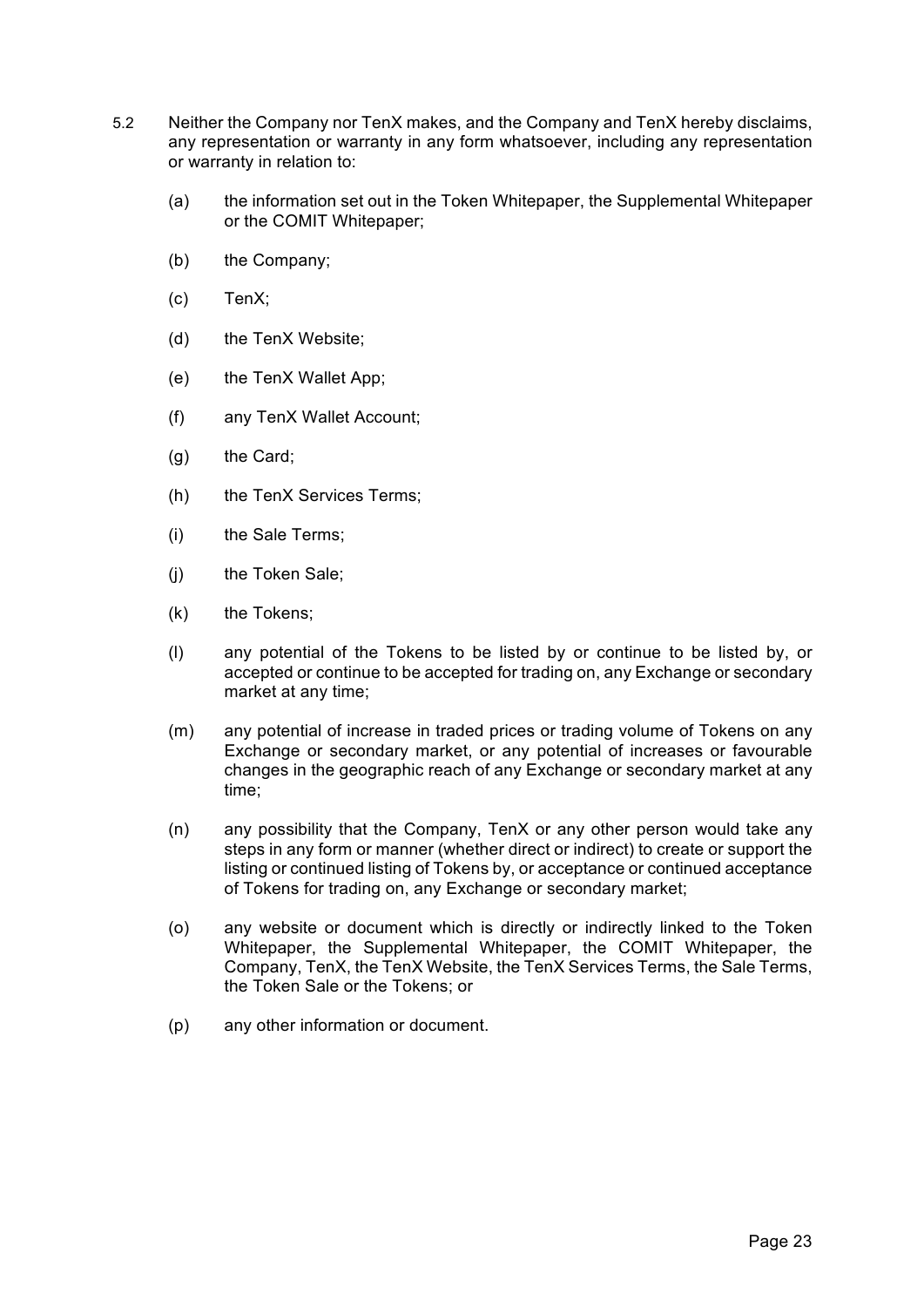## **6. DISCLAIMERS**

- 6.1 To the maximum extent permitted by all applicable laws, regulations and rules and except as otherwise provided in these Terms, the Company and TenX hereby expressly disclaims its liability and shall in no case be liable to any Holder or any other person for:
	- (a) any use of the TenX Services by a Holder;
	- (b) any amendment, modification or variation of these Terms or the TenX Services Terms;
	- (c) any rights, claims and/or courses of action (present or future) under law (including any tortious claims) or contract of any Holder against the Company and/or TenX in connection with or arising from the Sale Terms or these Terms;
	- (d) the consideration previously paid by a Holder for his acquisition of the Tokens owned and held by him being obtained through any acts in connection with money laundering, terrorism financing or any other acts in breach or contravention of any applicable law, regulation or rule;
	- (e) the ownership or holding of Tokens or use of Tokens by a Holder for any purpose in connection with money laundering, terrorism financing or any other acts in breach or contravention of any applicable law, regulation or rule;
	- (f) failure, malfunction or breakdown of, or disruption to, the operation of the Company, TenX, the TenX Services or the Tokens on which the Company, TenX or the Tokens relies/rely on, due to occurrences of Forks, hacks, mining attacks (including but not limited to double-spend attacks, majority mining power attacks and "selfish-mining" attacks), cyber-attacks, distributed denials of service, errors, vulnerabilities, defects, flaws in programming or source code or otherwise, regardless of when such failure, malfunction, breakdown, or disruption occurs;
	- (g) failure, malfunction or breakdown of, or disruption to, the operation of any blockchain, any blockchain-based software systems or any blockchain technology in connection with the operations of the Company, TenX, the TenX Services or the Tokens due to occurrences of Forks, hacks, mining attacks (including but not limited to double-spend attacks, majority mining power attacks and "selfish-mining" attacks), cyber-attacks, distributed denials of service, errors, vulnerabilities, defects, flaws in programming or source code or otherwise, regardless of when such failure, malfunction, breakdown, or disruption occurs;
	- (h) any virus, error, bug, flaw, defect or otherwise adversely affecting the operation, functionality, usage, storage, transmission mechanisms, transferability or tradeability of the Tokens on any Exchange and other material characteristics of Tokens;
	- (i) decreases or volatility in traded prices or trading volume of Tokens, or decreases or adverse changes in the geographic reach of any Exchange or secondary market at any time;
	- (j) failure or unfitness of Tokens for any specific purpose;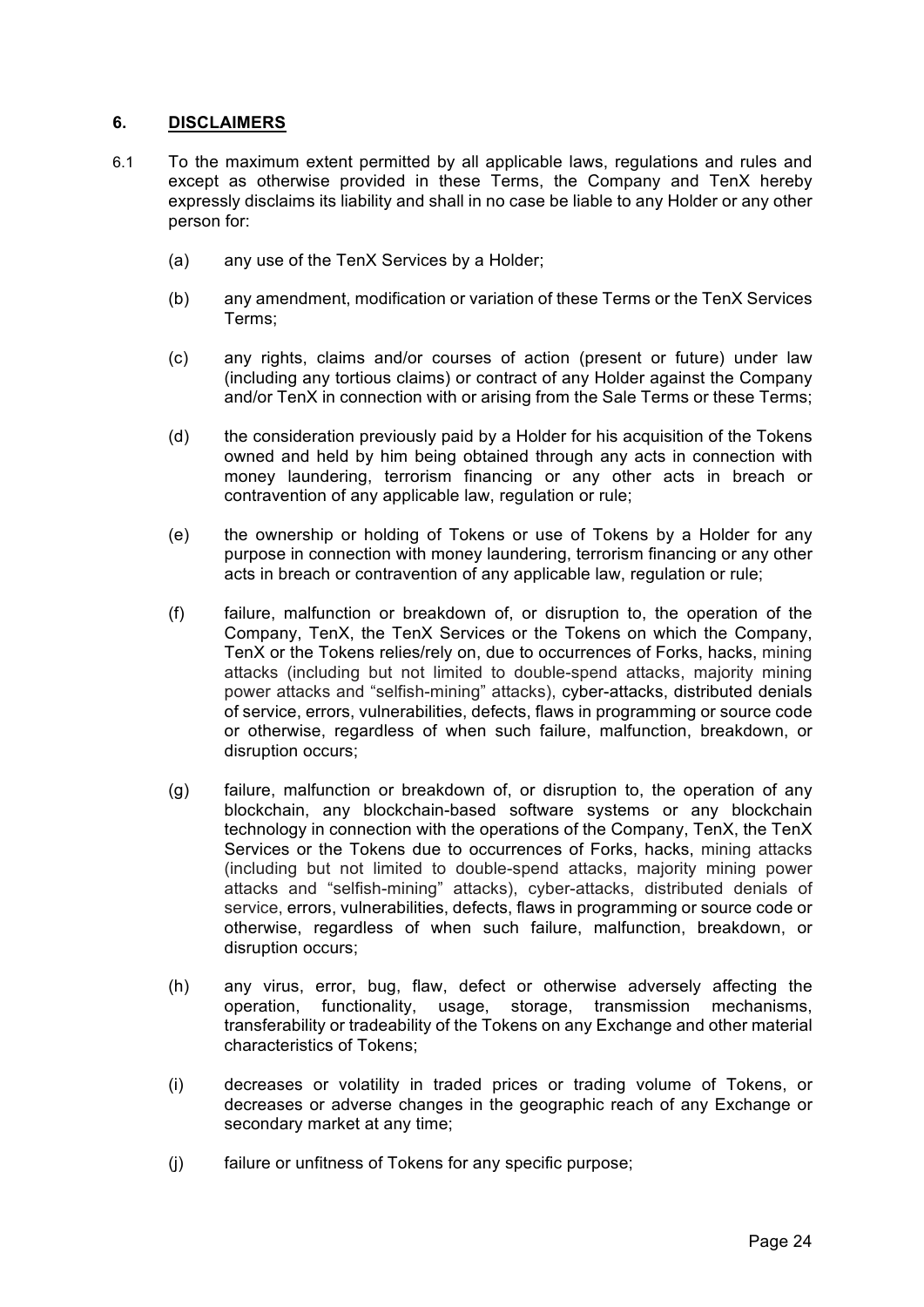- (k) any rejection or delisting of Tokens by, or non-acceptance of the Tokens for trading on, on any Exchange or secondary market at any time;
- (l) any prohibition, restriction or regulation by any government or regulatory authority in any jurisdiction of the operation, functionality, usage, storage, transmission mechanisms, transferability or tradeability of the Tokens on any Exchange or other material characteristics of the Tokens;
- (m) any risks associated with the Tokens, the TenX Website, the Company, TenX, the Tokens, any Ethereum Wallet, the TenX Services, including but not limited to the risks set out in Schedule hereto;
- (n) any loss, theft, or inappropriate or unauthorised disclosure of and/or use of a Ethereum Wallet (whether through the TenX Wallet App and TenX Wallet Account or otherwise) with which a Holder holds the Tokens and/or the credentials for accessing such Ethereum Wallet;
- (o) any failure, delay, termination or abandonment of the development of the TenX Wallet App, Card or any other part of the TenX Wallet Services;
- (p) any delay of the Launch Dates after they have been posted or made public;
- (q) the Company or TenX's failure to obtain any kind of insurance; and
- (r) all other risks, direct, indirect or ancillary, whether in relation to the Tokens, the TenX Website, the Company, TenX, the Tokens, any Ethereum Wallet and the TenX Services which are not specifically or explicitly contained in or stated in these Terms or set out in the Schedule hereto.
- 6.2 In the event of any loss, hack or theft of Tokens held by a Holder at any address of any Ethereum Wallet, each Holder acknowledges and accepts that he shall have no right(s), claim(s) or causes of action in any form or manner against the Company or TenX.

## **7. LIMITATION OF LIABILITY AND INDEMNIFICATION**

- 7.1 To the maximum extent permitted by the applicable laws, regulations and rules:
	- (a) neither the Company nor TenX shall be liable for any Loss arising out of or in connection with the use, receipt, ownership or holding of Tokens by Holders;
	- (b) each Holder hereby agrees to waive all rights to assert any claims under the applicable laws, regulations and rules and Holders may make claims based only on these Terms.
- 7.2 To the maximum extent permitted by the applicable laws, regulations and rules, each Holder shall indemnify, defend, and hold the Company and/or TenX and/or its subsidiaries, related companies, affiliates, directors, officers, employees, agents, successors, and permitted assignees ("**Indemnified Persons**") harmless from and against any and all Losses of any third party claimed against any of the Indemnified Persons and arising out of a breach of any warranty, representation, or obligation hereunder.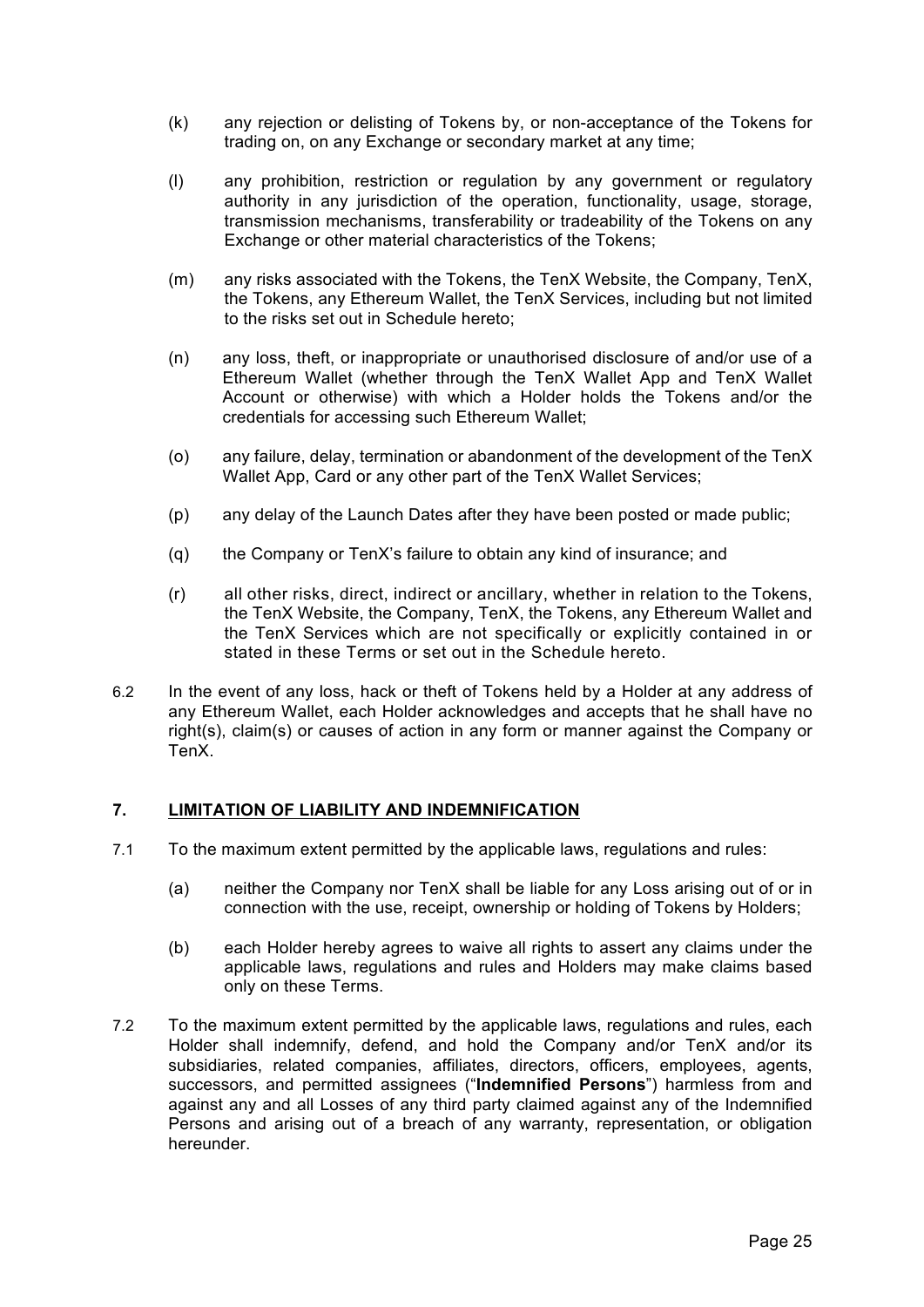## **8. NO ASSIGNMENT**

- 8.1 Subject to these Terms, only a Holder and no other person shall have the right to any claim against the Company and TenX in connection with his ownership or holding of Tokens or his right to use the TenX Services hereunder.
- 8.2 A Holder shall not assign, trade or transfer, or attempt to assign, trade or transfer, his right to any such claim. Any such assignment or transfer shall not impose any obligation or liability of the Company or TenX to the assignee or transferee.
- 8.;3 The Company and TenX reserve the right to assign, trade or transfer its rights and obligations hereunder without notice to Holders.

## **9. INTELLECTUAL PROPERTY RIGHTS**

These Terms shall not entitle any Holder to any intellectual property rights, including the rights in relation to the use, for any purpose, of any information, image, user interface, logos, trademarks, trade names, Internet domain names, the Token Whitepaper, the Supplemental Whitepaper, the COMIT Whitepaper, the TenX Website, the Company, TenX, the TenX Wallet App, the Card, the TenX Services Terms, the Sale Terms and these Terms.

## **10. SURVIVING TERMS**

Notwithstanding any cessation of ownership or holding of Tokens by a Holder, Paragraphs 5 to 18 hereto shall remain valid and in full force and effect.

## **11. NO WAIVER**

Any failure of the Company or TenX to enforce these Terms or to assert any right(s), claim(s) or causes of action against a Holder under these Terms shall not be construed as a waiver of the right of the Company or TenX (as the case may be) to assert any right(s), claim(s) or causes of action against any Holder.

## **12. FORCE MAJEURE**

Neither the Company nor TenX shall be liable to any Holder or be deemed to be in breach of any provision of these Terms by reason of any delay in performing, or any failure to perform, any of its obligations if the delay or failure was due to any Force Majeure Event.

#### **13. ENTIRE AGREEMENT**

- 13.1 These Terms contain the entire agreement and the understanding between the Parties and supersedes all prior agreements, understandings or arrangements (both oral and written) in relation to a Holder's rights.
- 13.2 In the event that the Company and/or TenX discovers that any Holder, in his ownership or holding of Tokens, has engaged in unfair, excessive or abusive usage or conduct, the Company and/or TenX reserves the right to take such actions as may be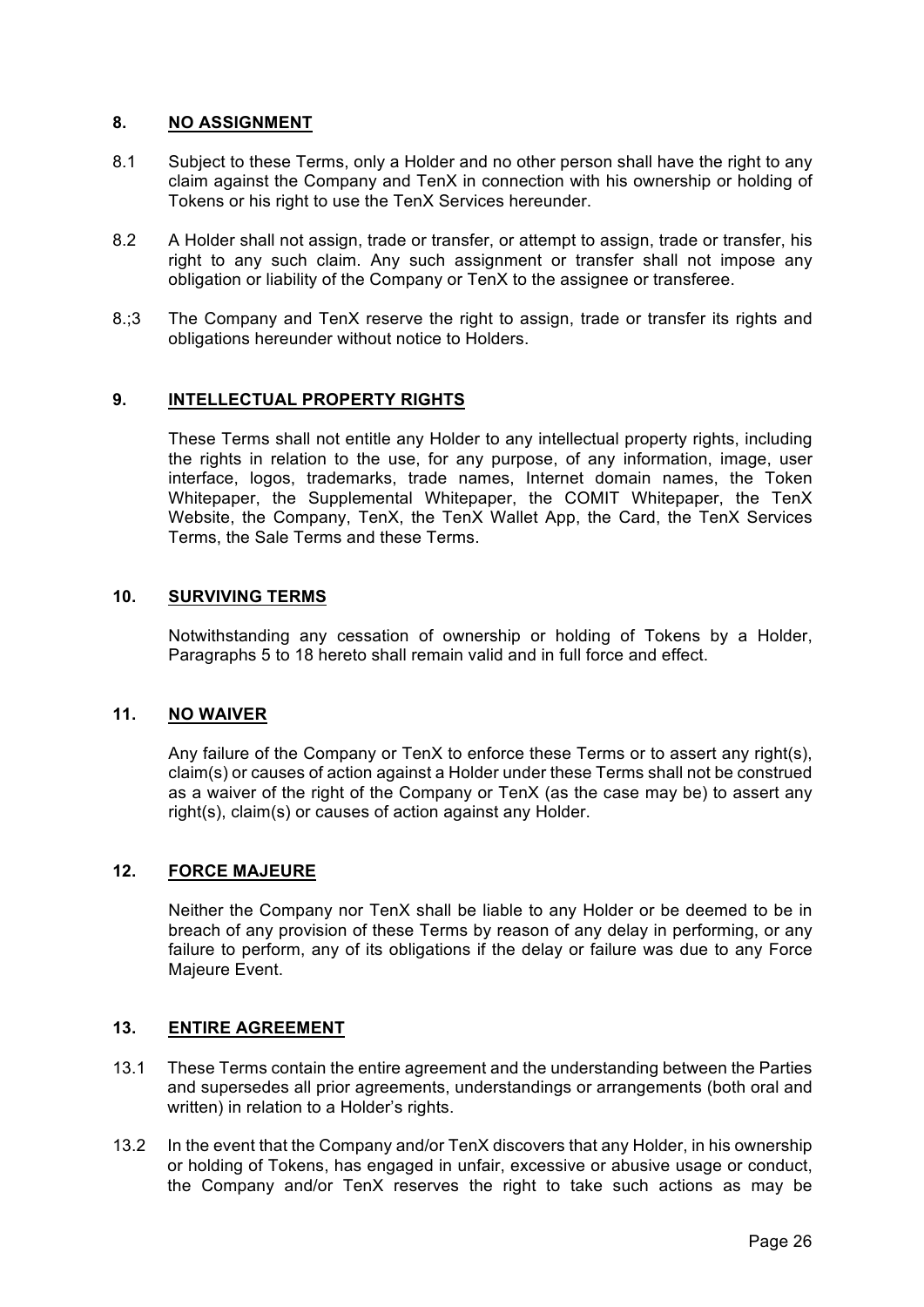necessary, to the fullest extent possible under law, to protect the Company and/or TenX from any Loss.

## **14. TAXES**

- 14.1 Each Holder shall be responsible for determining any and all taxes that are applicable to his use, receipt, ownership and holding of Tokens in any jurisdiction ("Payable Tax") and declaring, withholding, collecting, reporting and remitting the correct amount of Payable Tax to the appropriate tax authorities. Each Holder shall be solely liable for all penalties, claims, fines, punishments, or other liabilities arising from the non-fulfilment or non-performance to any extent of any of his obligations in relation to the Payable Tax.
- 14.2 The Company and/or TenX shall not be responsible for determining any Payable Tax and declaring, withholding, collecting, reporting and remitting the correct amount of Payable Tax to the appropriate tax authorities.

## **15. GOVERNING LAW AND JURISDICTION**

These Terms shall be governed by, and construed in accordance with, the laws of the Republic of Singapore.

## **16. ARBITRATION**

- 16.1 In the event of any dispute ("**Dispute**") between the Parties arising out of or relating to these Terms or its/their performance, including without limitation any dispute regarding its existence, validity, termination of rights, obligations or breach by any of the Parties, or any applicable laws, regulations, rules, directions, orders and requirements, the Parties agree to resolve the Dispute by a meeting for an amicable settlement (a "**Dispute Meeting**") between such Holder, the Company and/or TenX. In the absence of agreement to the contrary, such Dispute Meeting shall be held at the registered office of TenX.
- 16.2 Any Dispute which is not resolved at the Dispute Meeting shall be referred to arbitration.
- 16.3 The arbitration shall be administered by the Singapore International Arbitration Centre ("**SIAC"**) in accordance with its practice rules and regulations (the "**Rules"**). The appointing authority shall be the Chairman or Deputy Chairman of the SIAC. The place of the arbitration shall be Singapore and the language of the arbitration shall be English.
- 16.4 The Board of Arbitration shall consist of one (1) arbitrator (unless otherwise agreed in writing by the Parties who are the subject of Dispute) and shall conduct the arbitration in accordance with the Rules and International Arbitration Act (Chapter 143A) of Singapore (Section 3 of which provides that the UNCITRAL Model Law on International Commercial Arbitration adopted by the United Nations Commission on International Trade Law on 21<sup>st</sup> June 1985, with the exception of Chapter VIII thereof, shall have the force of law in Singapore) (collectively the "**Arbitration Laws and Regulations**"). Where these Terms, the Rules, or the Arbitration Laws and Regulations are silent as to the conduct of the arbitration proceedings, the Board of Arbitration shall decide as to how the proceedings will be conducted.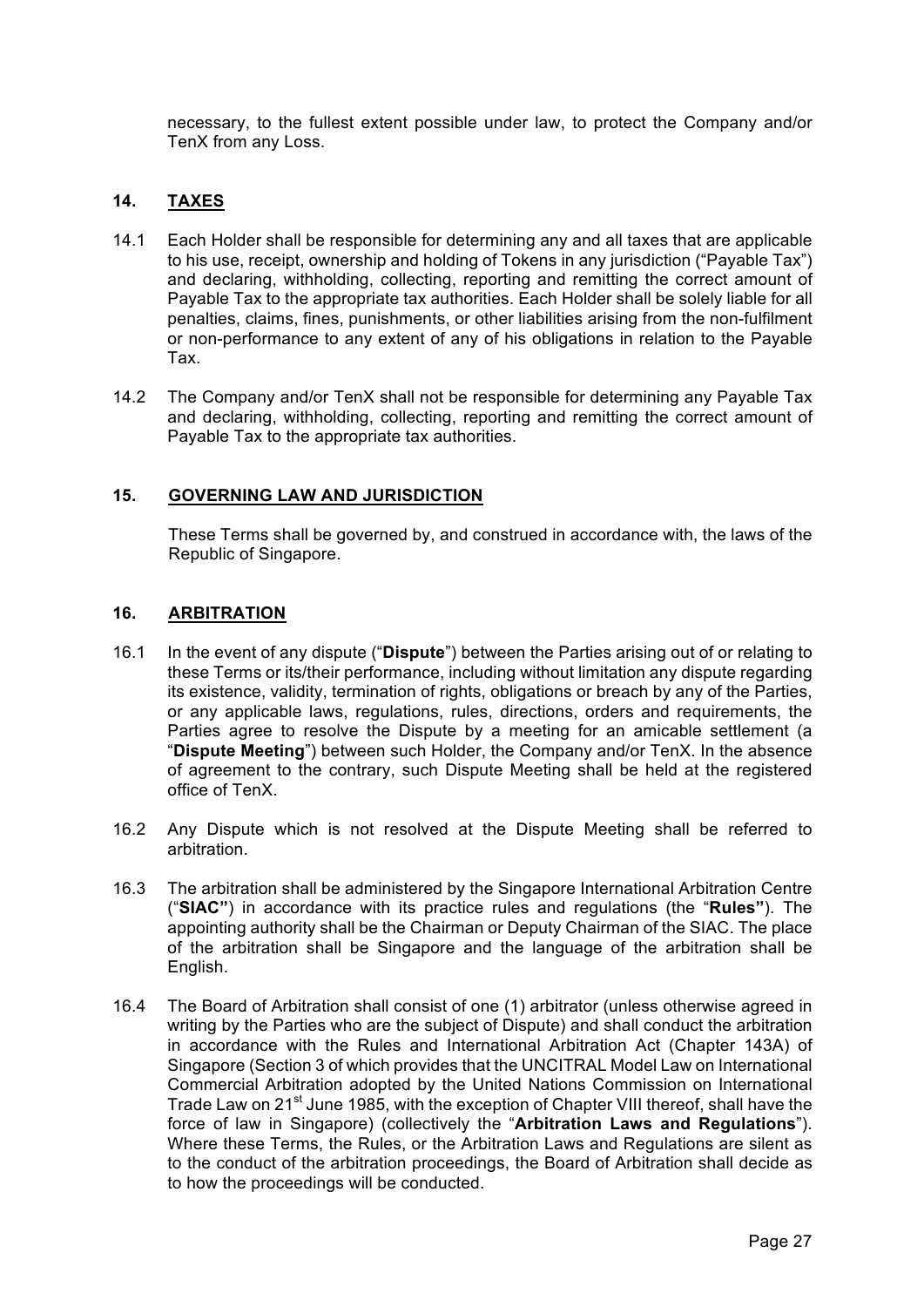- 16.5 No Party who is the subject of such Dispute shall be entitled to commence or file any action in a court of law relating to any Dispute until such Dispute has been determined by the Board of Arbitration as provided in this Paragraph, PROVIDED THAT a Party who is the subject of such Dispute may seek interim measures including injunctive relief in relation to the provisions of these terms or the performance of obligations from any court of competent jurisdiction.
- 16.6 Except as otherwise permitted in the Arbitration Laws and Regulations, any decision of the Board of Arbitration in any matter within this Clause will be final, binding and incontestable and may be used as a basis for enforcement thereon in Singapore or elsewhere. The Board of Arbitration will be entitled to include in its decision a determination as to the payment of the cost and expenses of the arbitrators, the administrative costs of the arbitration, the legal fees, the cost and expenses of witnesses and all other costs and expenses necessarily incurred in the opinion of the Board of Arbitration in order to properly settle the Dispute. Each Party who is the subject of such Dispute undertakes not to make any application to any court for setting aside of or to appeal against the decision of the Board of Arbitration.
- 16.7 Each Party who is the subject of such Dispute expressly agrees (i) that the Board of Arbitration must state the reasons for its decisions in writing and must make the decisions entirely on the basis of applicable laws and not on the basis of the principle of *ex aequo et bono*, and (ii) that the mandate of the Board of Arbitration duly constituted in these Terms will remain in effect until a final arbitration award has been issued by the Board of Arbitration and any statutory limitation of time of such mandate is hereby expressly waived.
- 16.8 To the fullest extent permitted by the applicable laws, regulations and rules, each Holder waives any right of his to participate in class action litigation or class-wide arbitration of any claims against the Company and TenX in connection with these Terms Tokens, the TenX Website, the Company, TenX, the Tokens, any Ethereum Wallet or the TenX Services.

## **17. CONTRACTS (RIGHTS OF THIRD PARTIES) ACT**

No person who is not a party to these Terms has any right under the Contracts (Rights of Third Parties) Act (Cap. 53B) to enforce or enjoy the benefit of, or rights granted by, any provision of these Terms.

# 18. **SEVERANCE AND PARTIAL INVALIDITY**

- 18.1 If any of these Terms is rendered void, illegal or unenforceable by any legislation to which it is subject, it shall be rendered void, illegal or unenforceable to that extent and no further and, for the avoidance of doubt, the rest of these Terms shall continue to be valid and in full force and effect.
- 18.2 The illegality, invalidity or unenforceability of any provision of these Terms under the law of any jurisdiction shall not affect its legality, validity or enforceability under the law of any other jurisdiction nor the legality, validity or enforceability of any other provision.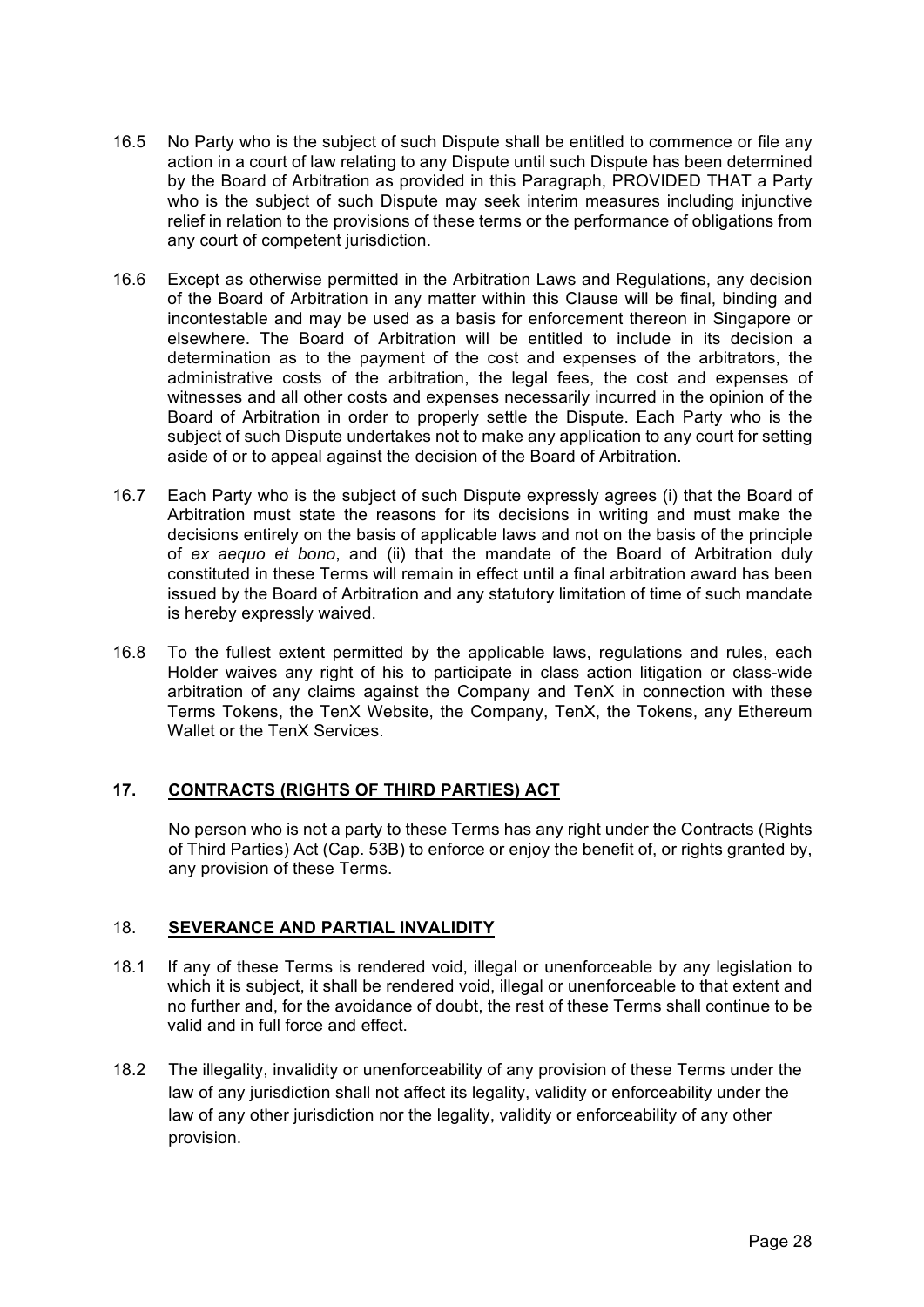## **SCHEDULE TO TERMS AND CONDITIONS OF PAY TOKENS**

#### **RISK FACTORS**

*Each Holder should carefully consider and evaluate each of the following risk factors and all other information contained in the Terms before acquiring, owing or continuing to hold any Tokens and accepting the Terms in their entirety. To the best of the Company's and TenX's knowledge and belief, all risk factors which are material to Holders in making an informed judgement to continue to own or hold Tokens and accept the Terms in their entirety have been set out below. If any of the following considerations, uncertainties or material risks develops into actual events, the business, financial position and/or results of operations of the Company and TenX could be materially and adversely affected.*

#### *Price Risks Associated with Using Virtual Currencies*

Prices of virtual currencies, cryptographic tokens and/or other digital assets fluctuate day by day or even hour by hour. The value of a Holder's Tokens could surge or drop suddenly. Please note that there is a possibility that the price of virtual currencies, cryptographic tokens and/or other digital assets such as the Tokens could drop to nil. Prices of virtual currencies, cryptographic tokens and/or other digital assets such as the Tokens on Exchanges are prone to significant fluctuations, for example, due to announced proposed legislative acts, governmental restrictions, news related to cyber-crimes or other factors causing potentially excessive market enthusiasm or disproportionate loss in confidence. Prices of virtual currencies, cryptographic tokens and/or other digital assets such as the Tokens can also be manipulated.

#### *Liquidity Risk and the Nature of Virtual Currencies*

Virtual currencies, cryptographic tokens and/or other digital assets such as the Tokens are not legal tender and are not backed by any government. Unlike fiat currencies, which are regulated and backed by local governments and central banks, virtual currencies, cryptographic tokens and/or other digital assets such as the Tokens may be based only on technology and user consensus. In cases of massive manipulations or market panic, central governments will not take any corrective actions or measures to achieve stability, maintain liquidity or protect the value of virtual currencies, cryptographic tokens and/or other digital assets such as the Tokens.

## *Force Majeure*

There is a risk that a Holder's ownership or holding of the Tokens, or exercise of any rights granted pursuant to the Terms, may be affected by system failures resulting from adverse events, natural disasters and other emergencies and unforeseen significant changes in the external environment. With regard to any Loss due to occurrences such as emergency situations and Force Majeure events, neither the Company nor TenX is under any obligation to take any corrective action or measure.

#### *Regulatory Uncertainty*

The regulatory frameworks applicable to virtual currencies, cryptographic tokens and/or other digital assets such as the Tokens are still developing and in a state of flux. It is possible that a Holder's ownership or holding of Tokens, or exercise of any rights granted pursuant to the Terms, may in the future, be subject to various reporting, tax or other liabilities and obligations. Legislative and regulatory changes or actions at the country, regional or international level may materially and adversely affect the use, transfer, exchange, and value of virtual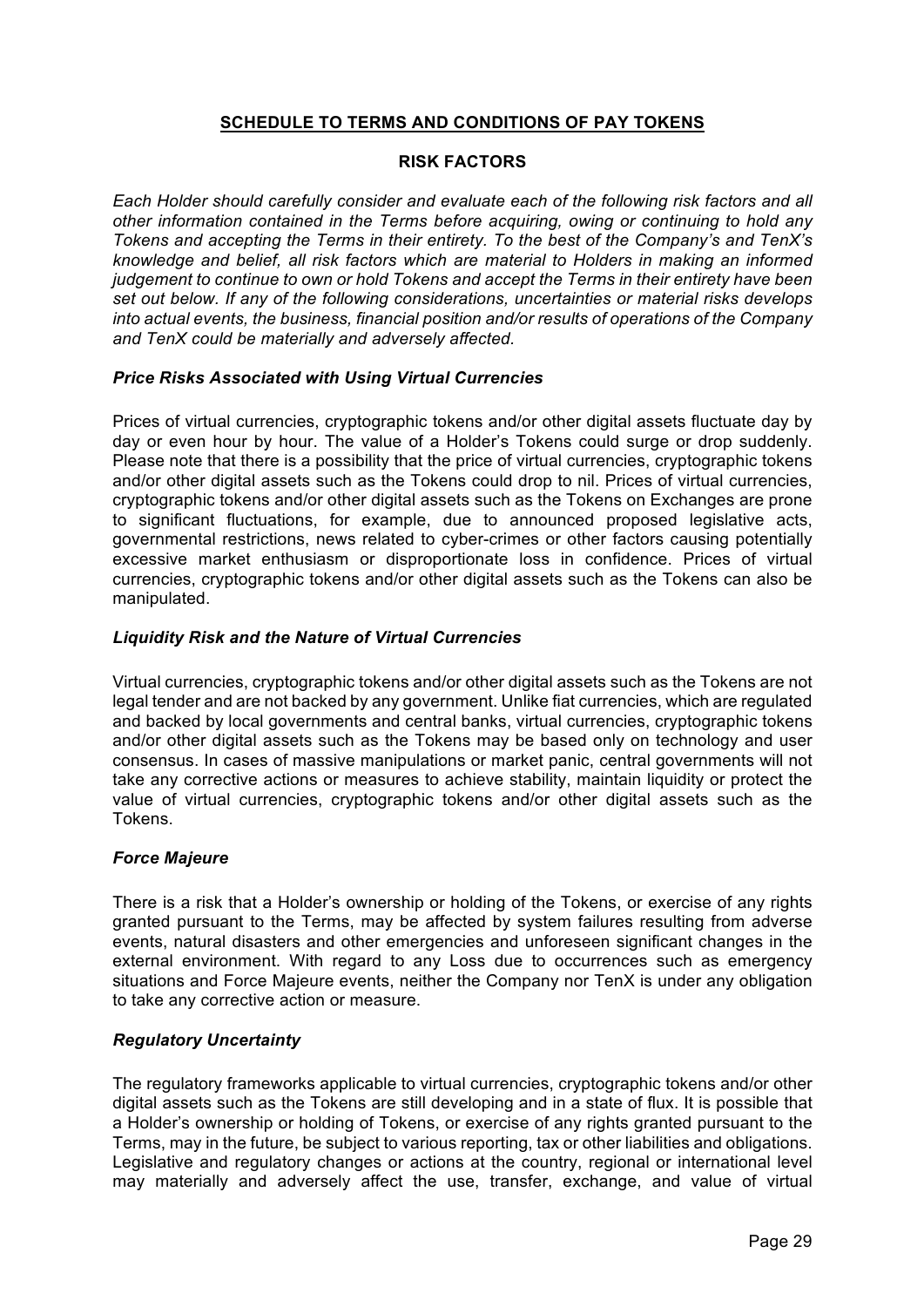currencies, cryptographic tokens and/or other digital assets such as the Tokens.

#### *Changes to the TenX Services*

The TenX Services may undergo significant changes. Various features of the TenX Services, including fees, structure, purpose, protocol, source codes, infrastructure design and other technical specifications and paramteres, may be updated and changed frequently without notice.

Further, there may be difficulties encountered by TenX during development of the TenX Services, including financial, resourcing and technical difficulties. These difficulties are unpredictable and may not be resolvable.

Development of the TenX Services may therefore fail or be delayed or postponed at any time for any reason. Such failure, delay or postponement could result in delays in the Launch Dates. Particular features of the TenX Services may also never be realised.

#### *Potential Reliance On Third-Party Contractors*

Development and provision of the TenX Services may require third-party contractors with particular expertise in blockchain-based technology and the Ethereum blockchain. The availability of such contractors may be limited, and there may not be sufficient contractors which meet the needs for development and provision of the TenX Services and are available on terms deemed acceptable by TenX. Accordingly, there may be significant variation in the quality, reliability and timely delivery of the TenX Services.

#### *Further Token Sales and Development and Sale Of Additional Tokens*

The Company and/or TenX may, from time to time, and without prior notice or consultation with Holders, develop and sell further Tokens or new virtual currencies, cryptographic tokens and/or other digital assets, or raise funds through any other means which it/they deem(s) appropriate for purposes of developing the TenX Services. Holders may not be notified of such development and sale of further Tokens or new virtual currencies, cryptographic tokens and/or other digital assets, or such other fundraising means.

#### *No Assurance In Relation To Exchanges*

There is no assurance provided by the Company, TenX or any other person of:

- (a) any potential of the Tokens to be listed by or continue to be listed by, or accepted or continue to be accepted for trading on, any Exchange or secondary market at any time;
- (b) any potential of increase in traded prices or trading volume of Tokens on any Exchange or secondary market, or any potential of increases or favourable changes in the geographic reach of any Exchange or secondary market at any time;
- (c) any possibility that the Company, TenX or any other person would take any steps in any form or manner (whether direct or indirect) to create or support the listing or continued listing of Tokens by, or acceptance or continued acceptance of Tokens for trading on, any Exchange or secondary market.

Accordingly, Holders cannot have any expectation in relation to aspect of transferability or tradeability of the Tokens on any Exchange or secondary market.